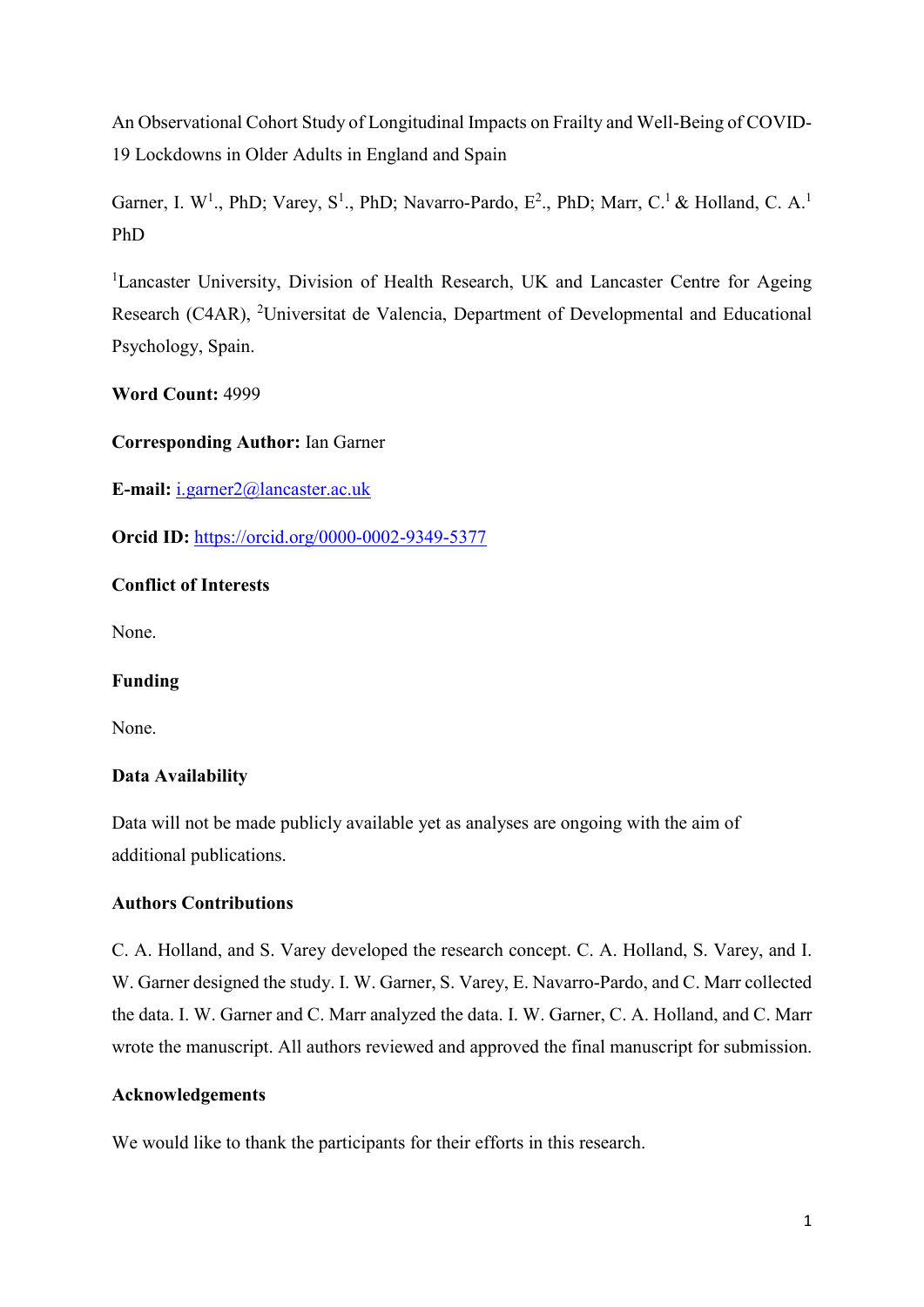#### **Abstract**

To reduce the spread of COVID-19, governments initiated lockdowns, limiting mobility and social interaction of populations. Lockdown is linked to health issues, yet the full impact on health remains unknown, particularly in more vulnerable groups. This study examined impact on frailty and outcomes in high and low COVID-19 risk older adults. We examined healthrelated behaviours and support resources participants used during lockdown(s). Lockdown impacts in two countries were compared across four time points to examine impacts of different rules.

We recruited 70 participants (aged >70 years) in England and Spain. Participants were allocated to higher or lower COVID-19-risk groups based on UK NHS guidelines. They completed assessments for frailty, quality-of-life, loneliness, exercise frequency and social interaction, coping resources and perception of age-friendliness of their environment. The four assessments took place over a 7-month period.

Frailty was highest at Time 1 (most severe lockdown restrictions) and significantly higher in the Spanish group. It was lower at Time 3 (lowest restrictions), but did not continue to reduce for the English participants. Perceptions of the age friendliness of the environment matched these changes. Coping resources did not mitigate changes in frailty and outcomes over time, but more frequent physical activity predicted more reduction in frailty. Lockdown had a negative impact on frailty, increasing risk of adverse events for older people, but recovery once lockdowns are eased is evidenced. Further research is required to consider longer term impacts and methods to mitigate effects of lockdown on health.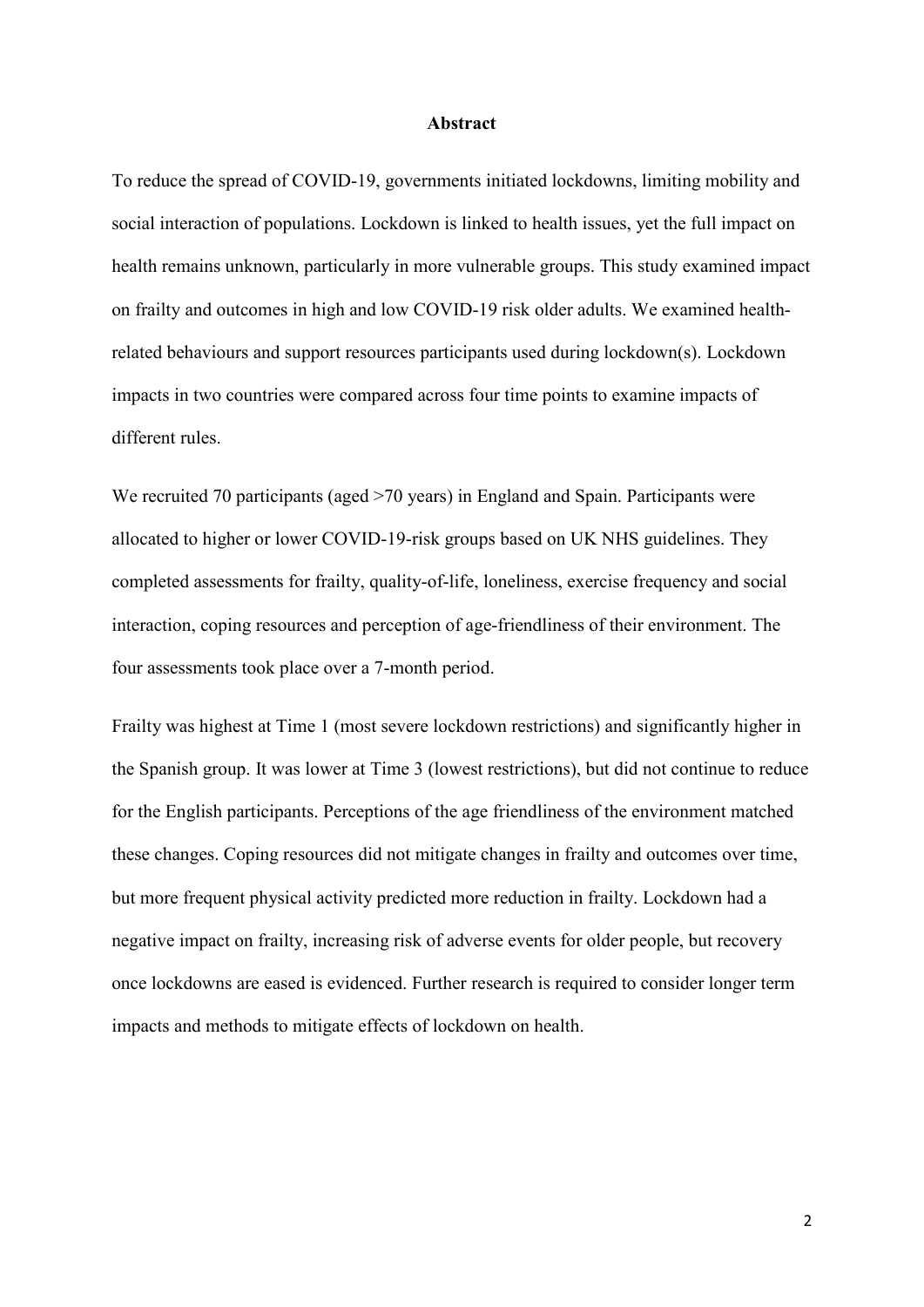# **What is known about this topic**

- Older adults have the highest risk of suffering adverse effects from COVID-19.
- Lower physical activity and increased loneliness and isolation increase frailty, and so lockdowns may impact on frailty. Increased frailty is expected to increase susceptibility to adverse COVID-19 outcomes.

# **What this paper adds to this topic**

- COVID-19 research is largely cross-sectional, whereas the current study demonstrates change over time in frailty and well-being.
- Impact of restrictiveness of lockdown(s) on older adults' well-being and frailty is demonstrated.
- While use of coping resources varied with lockdown stages, only perceived age friendliness of the environment and physical activity mitigated the impact of lockdown on well-being and frailty.

**Key Words:** Frailty, COVID-19, Longitudinal Analysis, Older People, COVID-19 Risk, Health Behaviours, Lockdown.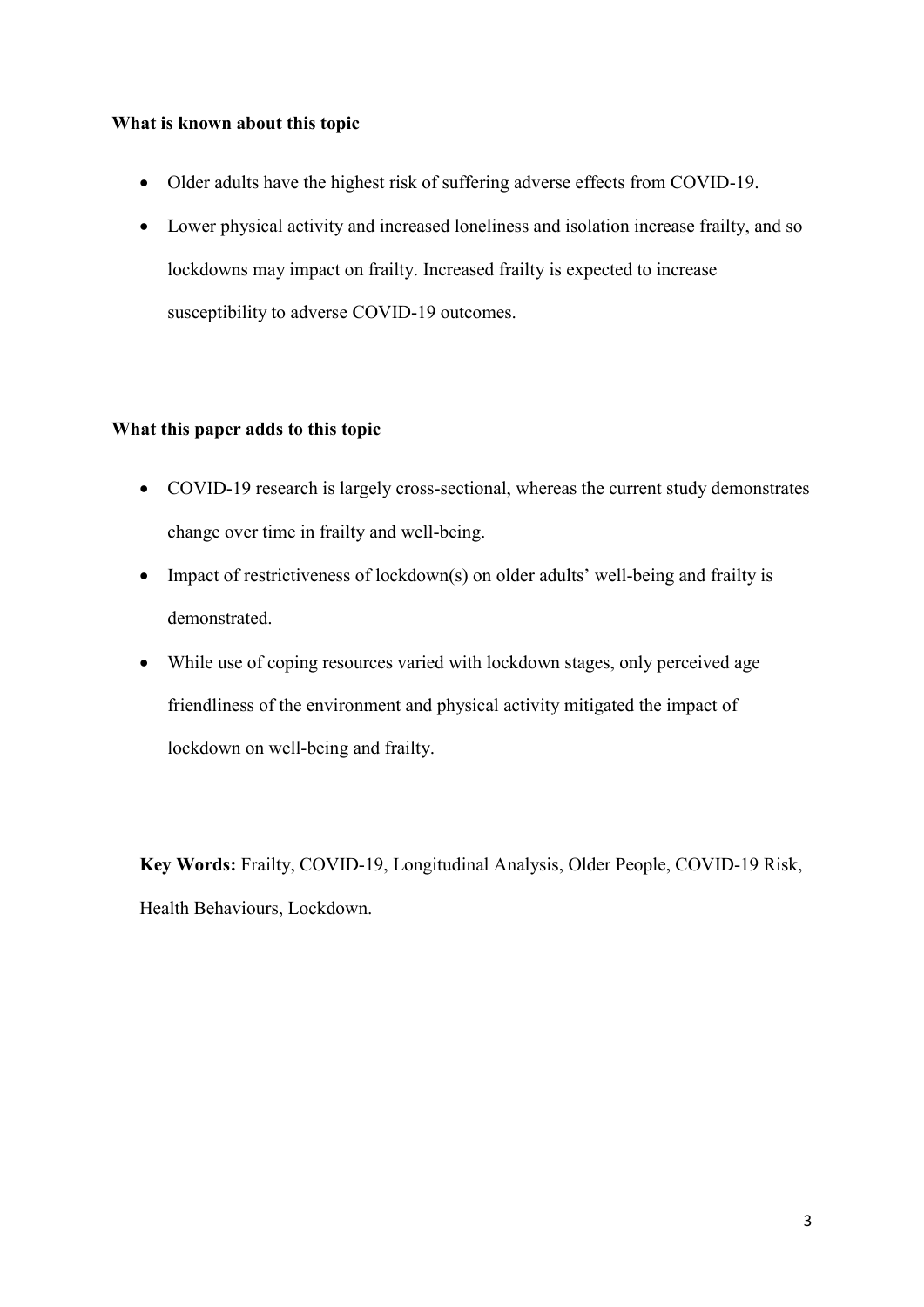#### **Introduction**

There have been over 4 million worldwide COVID-19-related deaths, with the age-specific fatality rate rising from 0.01% at age 25, to 4.6% at age 75 and 15% at age 85 years (Levin *et al*., 2020). Those most susceptible to severe reactions to COVID-19 are adults aged 65+ (Williamson *et al*., 2020), especially those living with respiratory issues and/or morbid obesity (Onder, Rezza, & Brusaferro, 2020). Medical conditions such as dementia, diabetes, COPD, pneumonia, depression, atrial fibrillation, and hypertension are also risk factors for COVID-19-related hospitalisations and mortality (Atkins *et al.,* 2020).

From March 2020, Spanish and UK governments initiated national lockdowns to reduce COVID-19 transmissions. Exercise was allowed in the UK, but not in Spain, and the UK emphasised the risk to people aged 70+. The effects of lockdown on older adults' health and well-being remains unknown, and there is minimal research assessing the effects of lockdown on frailty. To examine this, different phases of lockdown (i.e. different levels of restrictions) and differences between countries present a useful opportunity to examine associations of effects with severity and phases of restrictions. The two countries chosen (England and Spain) both had high COVID-19 infection rates at the outset of the study.

Frailty is defined as a state of increased vulnerability to negative outcomes when exposed to adversity such as illness or falls (Clegg, Young, Iliffe, Rikkert, & Rockwood, 2013). Therefore, outcomes of COVID-19 infection are more severe for frail older adults (Hewitt *et al*., 2020; Ma *et al*., 2020; Petermann-Rocha *et al*., 2020). Physical and social inactivity caused by lockdown is likely to have an immediate and lasting effect on older adults' health, with pre-pandemic evidence linking low exercise and social engagement to increased risk of frailty, cognitive decline, and dementia (Apóstolo *et al*., 2018; Gale, Westbury & Cooper, 2018; Livingston *et al*, 2020; Oliveira *et al*., 2020). Carriedo *et al* (2020) shown that older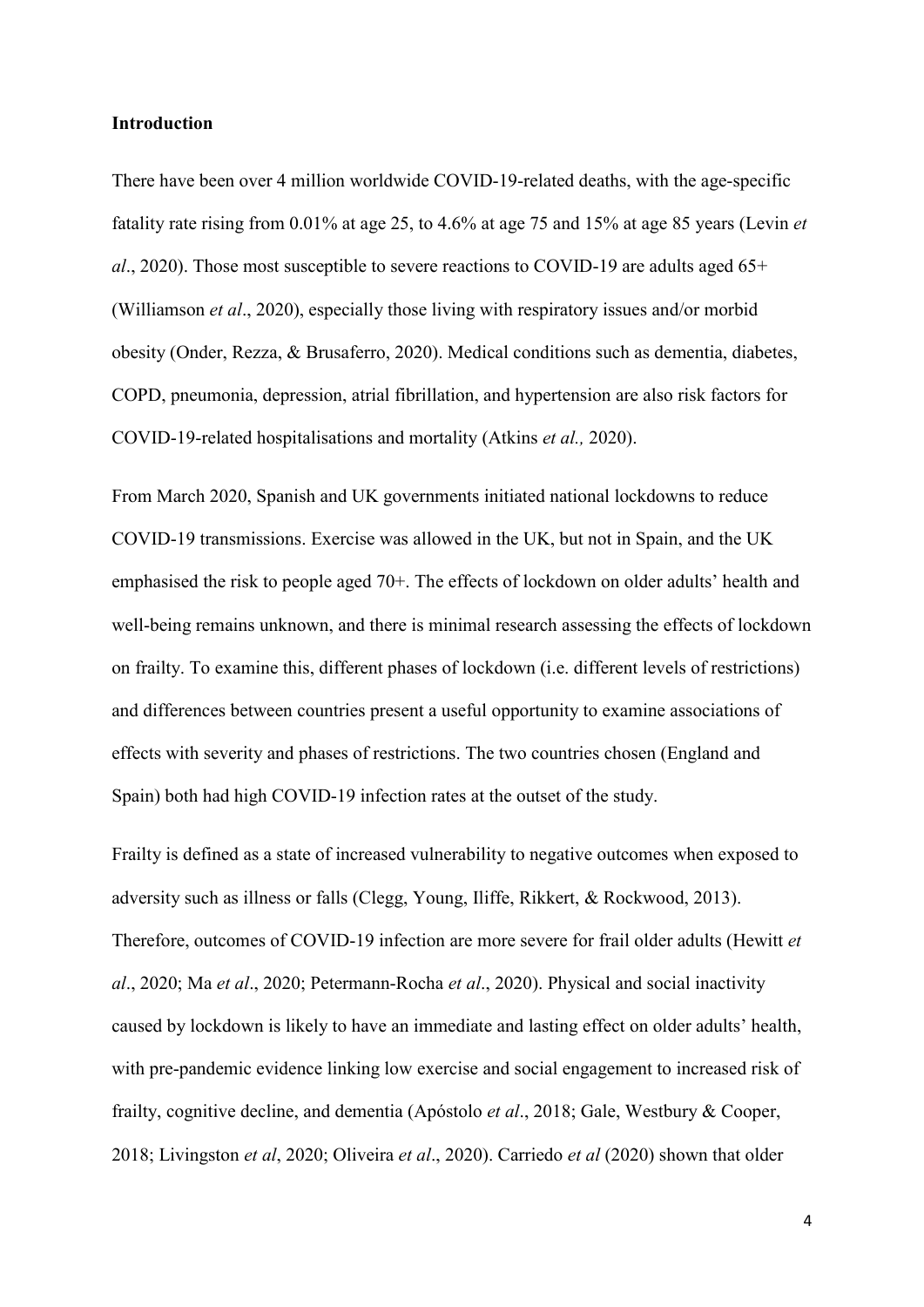adults who met the global recommendations on vigorous and moderate-vigorous physical activity had higher resilience, positive affect, and lower depressive symptoms than those who did not. However, only 32.7% of Spanish older adults continued during lockdown, while 65.7% reported doing less physical activity (Rodriguez-Gonzalez, *et al*., 2020). It is therefore important to understand how lockdown restrictions influenced frailty levels and vulnerability to infection over the course of the pandemic.

Research on physical health or frailty impacts of COVID-19 is less prevalent in the literature than on mental health. After one month of lockdown, mental distress in the UK general population had risen by 7.4% (Pierce *et al*., 2020). In Spain, people showed high rates of depressive symptomology (18.7%), anxiety (21.6%) and post-traumatic stress symptoms (15.8%; Gonzalez-Sanguino *et al*., 2020), with rates of anxiety, depression and stress increasing from the first to second month of lockdown (Planchuelo-Gomez *et al.,* 2020). Additionally, 24.7% of Spanish people reported moderate or severe psychological impact while 48.8% showed mental health problems (Parrado-Gonzalez *et al*., 2020). Whilst these findings provide some understanding regarding implications of lockdown, they are based on general population samples. Specific study of older populations is needed.

Lockdown effects could be severe in older adults prefer face-to-face socialising as opposed to technology use, the main form of interaction in lockdown (Bell *et al.,* 2013), suggesting that older adults have fewer avenues of communication. This may impact on well-being through increased feelings of loneliness and social isolation (Gombault, 2013). The issue is illustrated by Lim, Jivraj, and Scholes (2020) who demonstrated that using the internet for communication was associated with better life satisfaction and lower depression amongst older adults. Additionally, older adults are more likely to live alone and consequently become socially isolated during lockdown. However, some studies have found age to be related to lower psychological risk during the lockdown; García-Portilla, *et al*. (2020), with Rossi *et al*.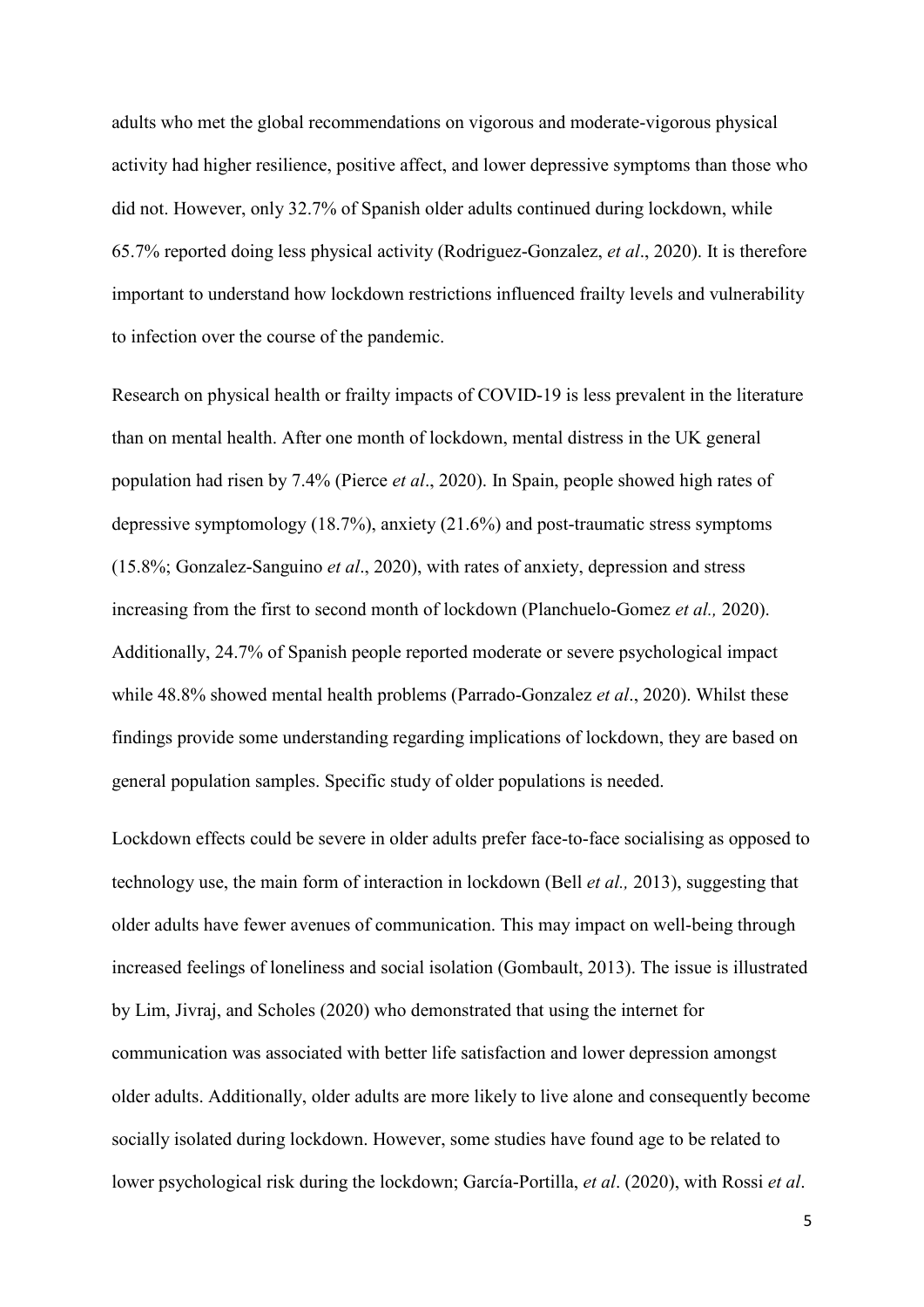(2021) suggesting that resilience mediated the effects of stressful COVID-19-related events on depressive and anxiety symptoms and perceived stress in older groups. Nevertheless, there is evidence that stress, anxiety, and depression were higher in older-old adults generally and those with chronic illness (Picaza *et al*., 2020). Furthermore, Di Gessa & Price, (2021) reported that older adults who were classified as being at greater risk from COVID-19 due to pre-existing health conditions were more likely to have poorer health outcomes. Therefore, we will examine the impact of lockdowns on people aged over 70, purposively sampling to include people living with severe chronic illnesses.

Despite these findings, research has not considered how to mitigate adverse effects of lockdown. With repeated easing and reinstating of restrictions in response to the COVID-19 pandemic, it is reasonable to expect that restrictions will be enforced in countries on a longterm basis. Therefore, we will consider what factors may mitigate the effects of lockdown on older adults, with coping resources, and health behaviours such as physical and social engagement identified as candidate protective factors. The person-fit of a person's environment is also important to consider, whereby both physical and social attributes of one's home and community may contribute to quality of life, particularly in lockdown situations where community support for older people may increase but access to local facilities would decrease. Therefore, the role of the age friendliness of the environment from the person's point of view will also be considered (Garner & Holland, 2019).

The objectives of this study were to assess potential changes in frailty and mental well-being in older adults across a 7-month period through lockdown variations to determine longer-term impacts of lockdowns and how frailty may change as the pandemic continued. We focused on a multidimensional, holistic approach to frailty and its measurement (Garner, Burgess, & Holland, 2020; Gobbens *et al.,* 2012). We also considered if coping resources mitigate any increase in frailty or decline in well-being associated with lockdown, and how frequency of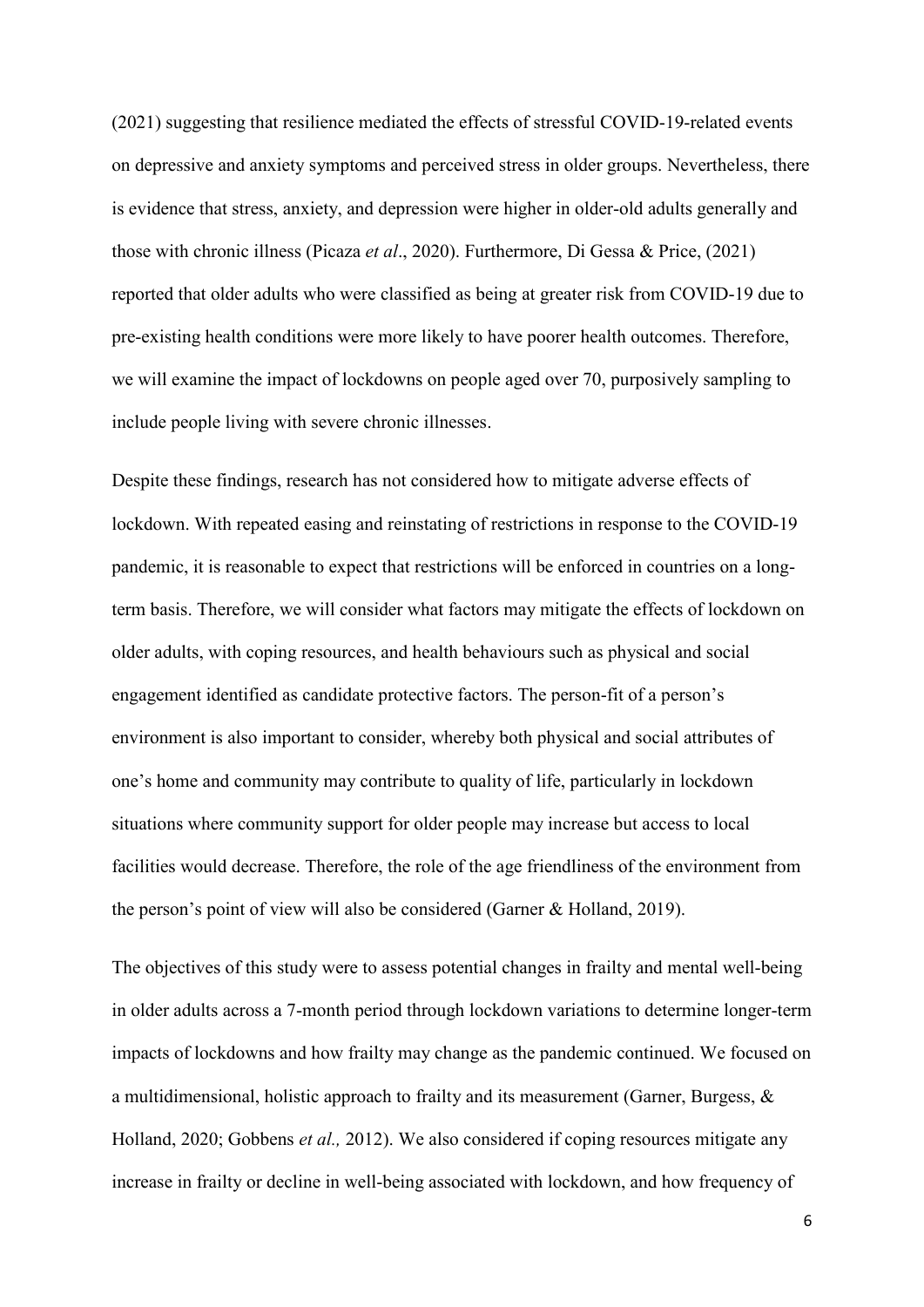physical activity and experienced social isolation influenced the trajectory of change in frailty, loneliness, quality of life, and perceptions of environmental age-friendliness (AFEAT).

# **Hypotheses**

1. Measures of frailty, loneliness, social isolation, quality of life, and perceptions of environmental age-friendliness will vary in relation to the severity of COVID-19 lockdown in repeated measures analyses over a 7-month period from the first COVID-19 lockdown.

2. These variations will be different in the two countries where there are differences in lockdown severity.

3. These variations will differ according to level of risk related to presence of significant chronic diseases.

4. Potential modifying factors - coping resources, physical activity, and social engagement/isolation - will be different under the different lockdown severities.

5. These factors will modify adverse effects of lockdown such as frailty<sup>1</sup>, loneliness, quality of life, and AFEAT.

<sup>&</sup>lt;sup>1</sup> Analyses on frailty exclude physical activity as a covariate because physical activity is part of the frailty assessment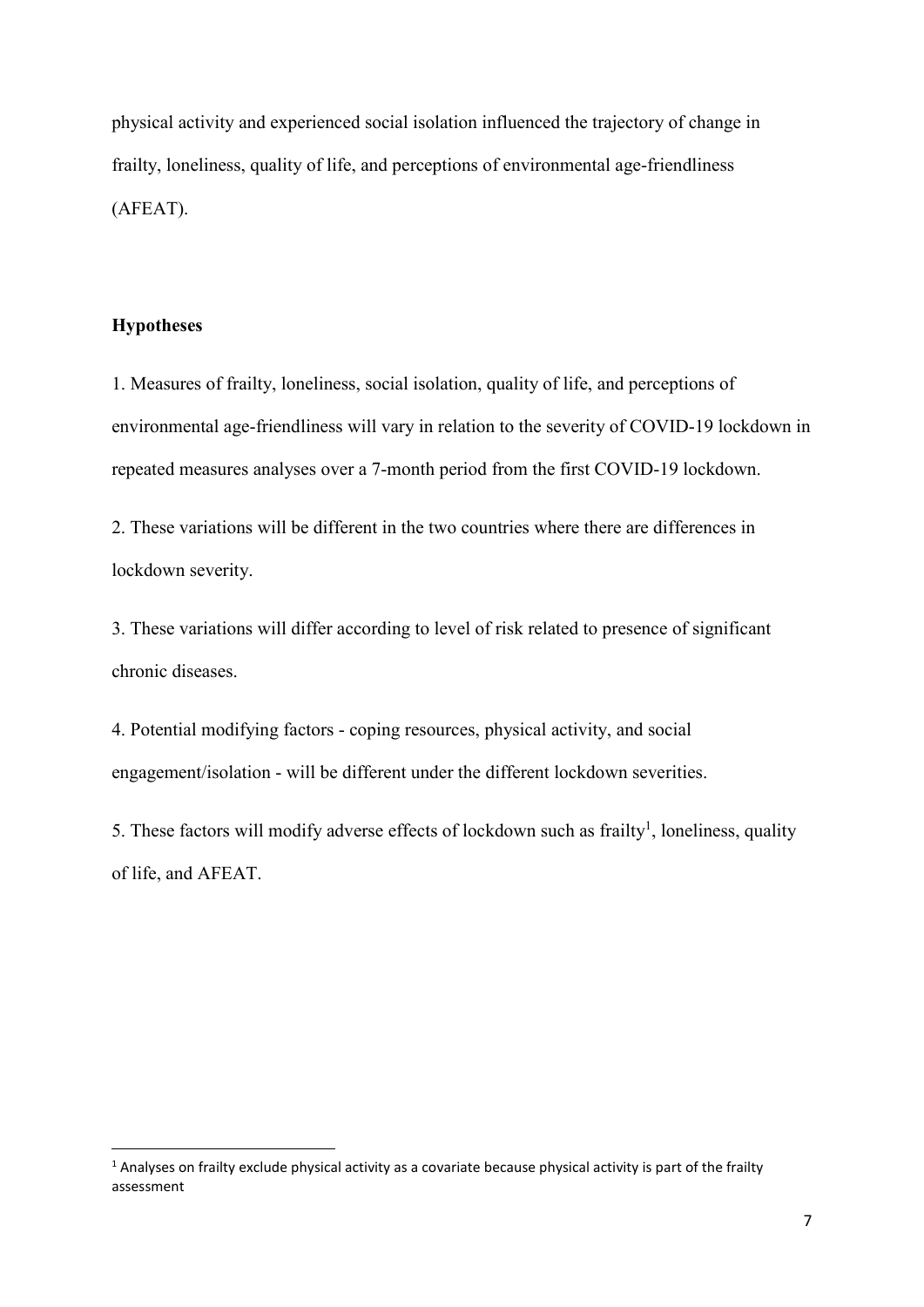#### **Methods**

This report has been written with reference to the STROBE checklist ((Strengthening Reporting of Observational Studies in Epidemiology) von Elm *et al.,* 2007)).

#### **Study Design**

A longitudinal cohort design was used for within participants comparisons across four time points at 6-week intervals, starting in May 2020 and ending October 2020. Betweenparticipants comparisons were also possible between participants in England and Spain, and between groups of different levels of COVID-19 risk.

## **Setting**

Participants were recruited in the North West and Midlands of England and in Valencia in Spain. While lockdowns were similar, the first lockdown (Time 1) was stricter in Spain than in the UK with people not allowed out for a walk in Spain and UK residents encouraged to exercise daily. In the region in England where participants were located, the tiers system introduced meant that restrictions were increasing at Time 4.

#### **Participants**

Participants were required live in their own home or sheltered accommodation and be aged over 70. They needed to demonstrate Mental Capacity to consent, with all researchers trained in use of the Mental Capacity Act (2007). Recruitment was conducted by advertising on the University ageing research centre website, local senior groups, and via personal approach to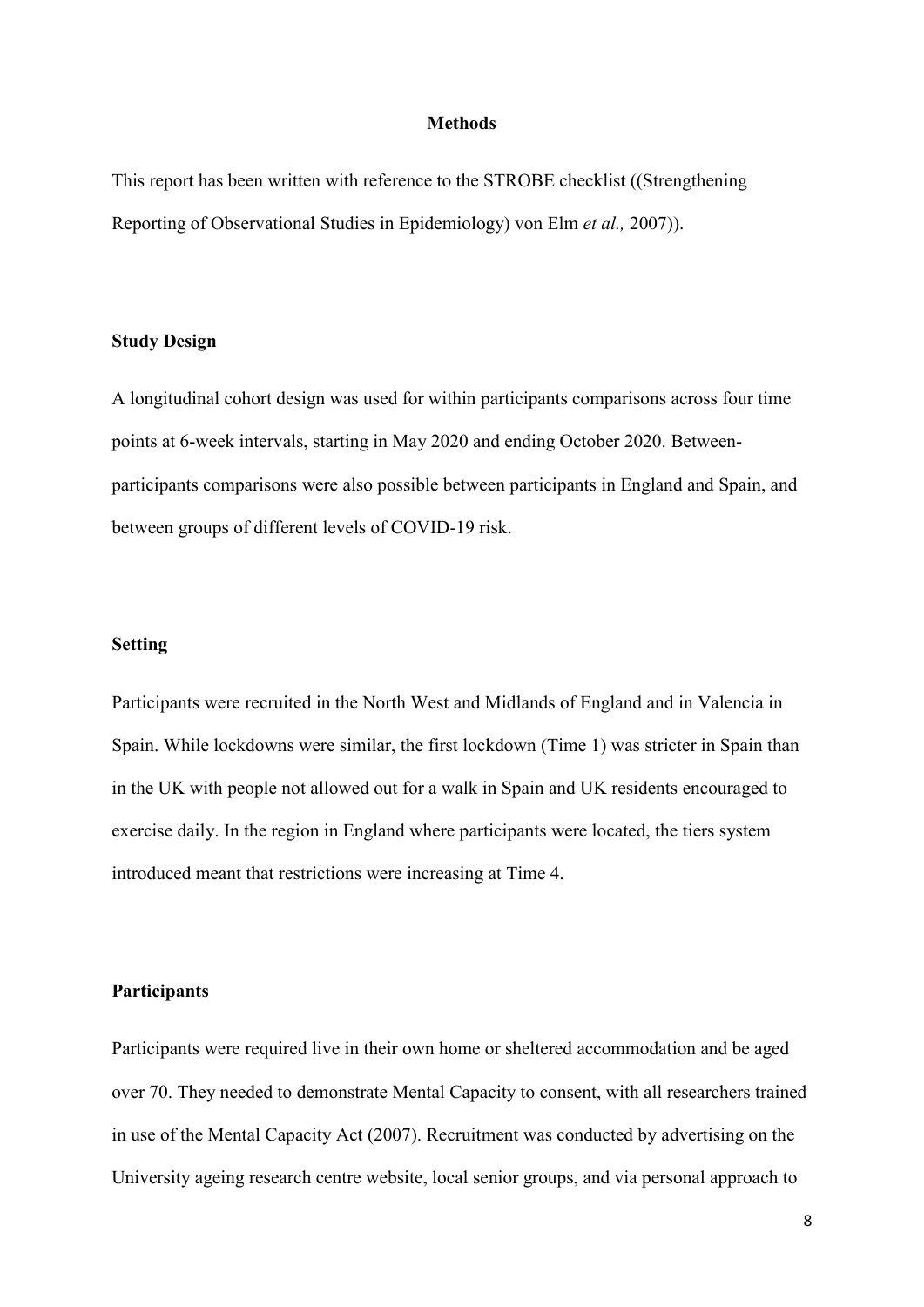people who had taken part in a previous study for people living with chronic illness, and indicated they would be willing to do so again.

Sample size was determined using sample size analysis for four repeated measures with power of 0.8 and alpha of 0.05, for a medium effect size. This gave a required sample size of 24 (GPower®).

50 participants were recruited in England (33 female, 17 male, aged 70-85 years) and 20 in Spain (14 female, 6 male, aged 72-85 years). Of the total, 24 (21 in England, 3 in Spain) were considered 'high risk' (i.e. highly vulnerable to severe effects of COVID-19 and should 'shield<sup>2</sup>', 15 female, 9 male, aged 70-85 years). This was determined by asking participants if they had received a letter from their GP or by making a judgment based on their declared diagnoses, referring to UK NHS lists of high-risk conditions (NHS, 2020). The remaining 46 participants were considered 'low risk' (32 female, 14 male, aged 70-85 years).

Of the initial 70 participants, 65 completed assessments at all time points. The remaining five participants could not be contacted for all assessments.

#### **Variables and Measures**

A frailty profile consisting of physical, psychological, social, and environmental domains, derived from the Tilburg Frailty Indicator (Gobbens *et al.,* 2012), and the Community Frailty Index (Garner, Burgess, & Holland, 2020), was used to assess frailty (range 0-1, higher scores indicating greater frailty severity). The 10-item Age-Friendly Environment Assessment Tool (AFEAT; Garner, & Holland, 2019) was used to assess participants' perceptions of how well suited their environment is to meet their needs; range 10-50, higher

<sup>&</sup>lt;sup>2</sup> 'Shielding' is an instruction to avoid all physical contact with others.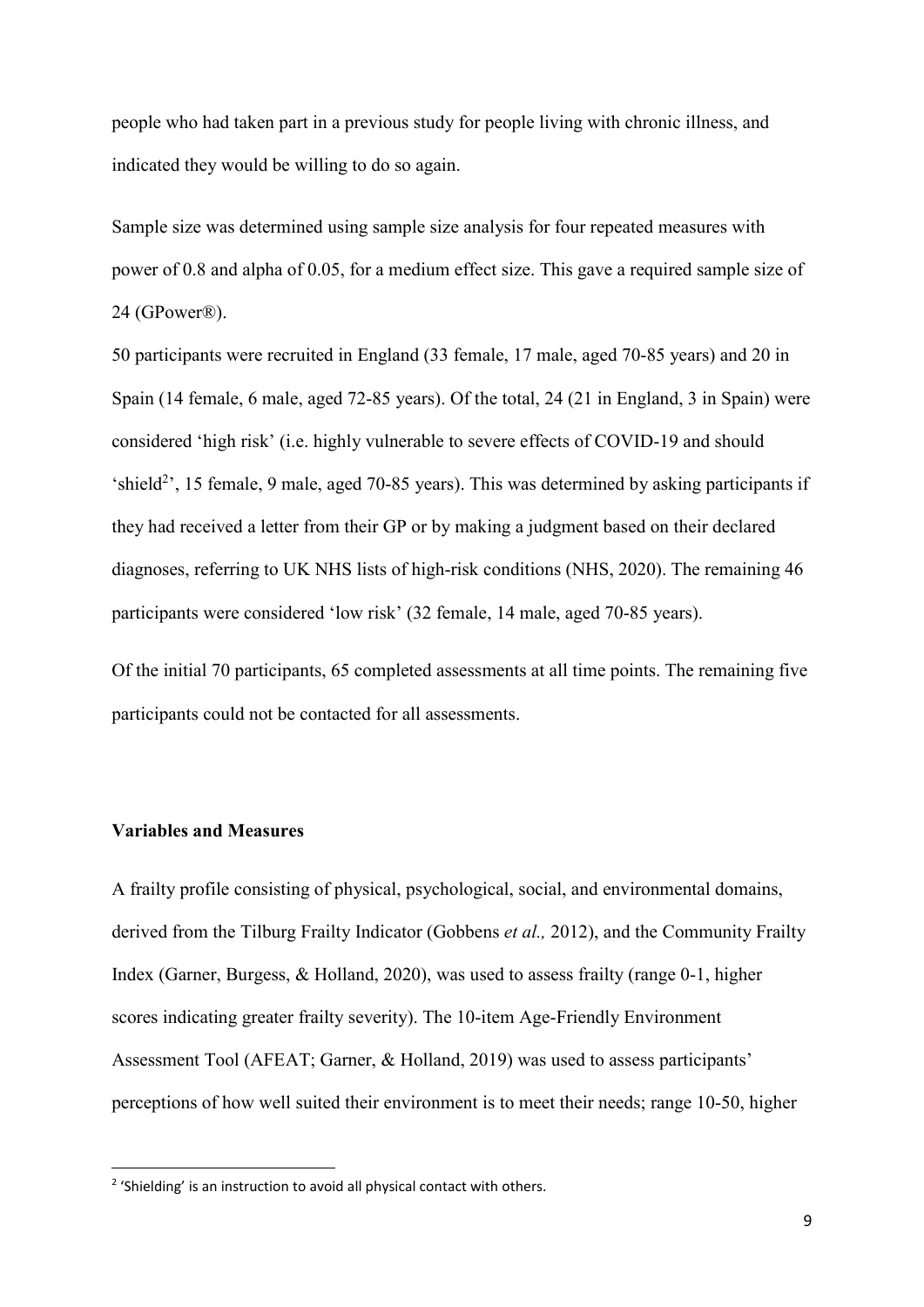scores indicating participants perceived their environment to be more age-friendly. Quality of Life (QoL) was assessed using the Control, Autonomy, Self-Realization, and Pleasure 12 item (CASP12; Wiggins *et al*., 2008); range 12-48, higher scores indicating better QoL. A section of the Adult Social Care Outcomes Toolkit (ASCOT) was used to assess social isolation (assessing number of close friends, family and frequency of interaction with them – higher score indicates less social isolation; Netten *et al*., 2012). Loneliness was assessed using the shortened UCLA Loneliness Scale (Russell, Peplau, & Cutrona, 1980); range 4-12, higher scores indicate lower feelings of loneliness.

Participants were asked how many days a week they engaged in 30+ minutes of exercise. Responses were coded as an ordinal variable ( $1 = 0$ -1 days,  $2 = 2$ -3 days,  $3 = 4$  days,  $4 = 5$ -7 days). Participants were asked whether any of a list of nine potential factors had helped them to cope during lockdown (family, friends, NHS, watching TV, exercise, community groups, specific organisations, shopping, and humour) and were invited to add others to the list. Level of education was coded as an ordinal variable  $(1 = \text{None/Primary Education}, 2 = \text{Secondary})$ Education to 16 years of age,  $3 =$  Secondary Education to 18 years of age,  $4 =$  Higher Professional or University Education). Current occupation was used as a proxy measure of socioeconomic status. If participants were retired, they were asked to state their profession/main job during their working career. Occupations were coded 1-8 according to the National Statistics Socio-economic classification system (The National Statistics Socio-Economic Classification, 2005). Participants were assessed in their native language by native speakers of that language, using translations of the largely English scales into Spanish for the Spanish group.

The assessments combined to produce a total of 153 items which took approximately 40 minutes to complete.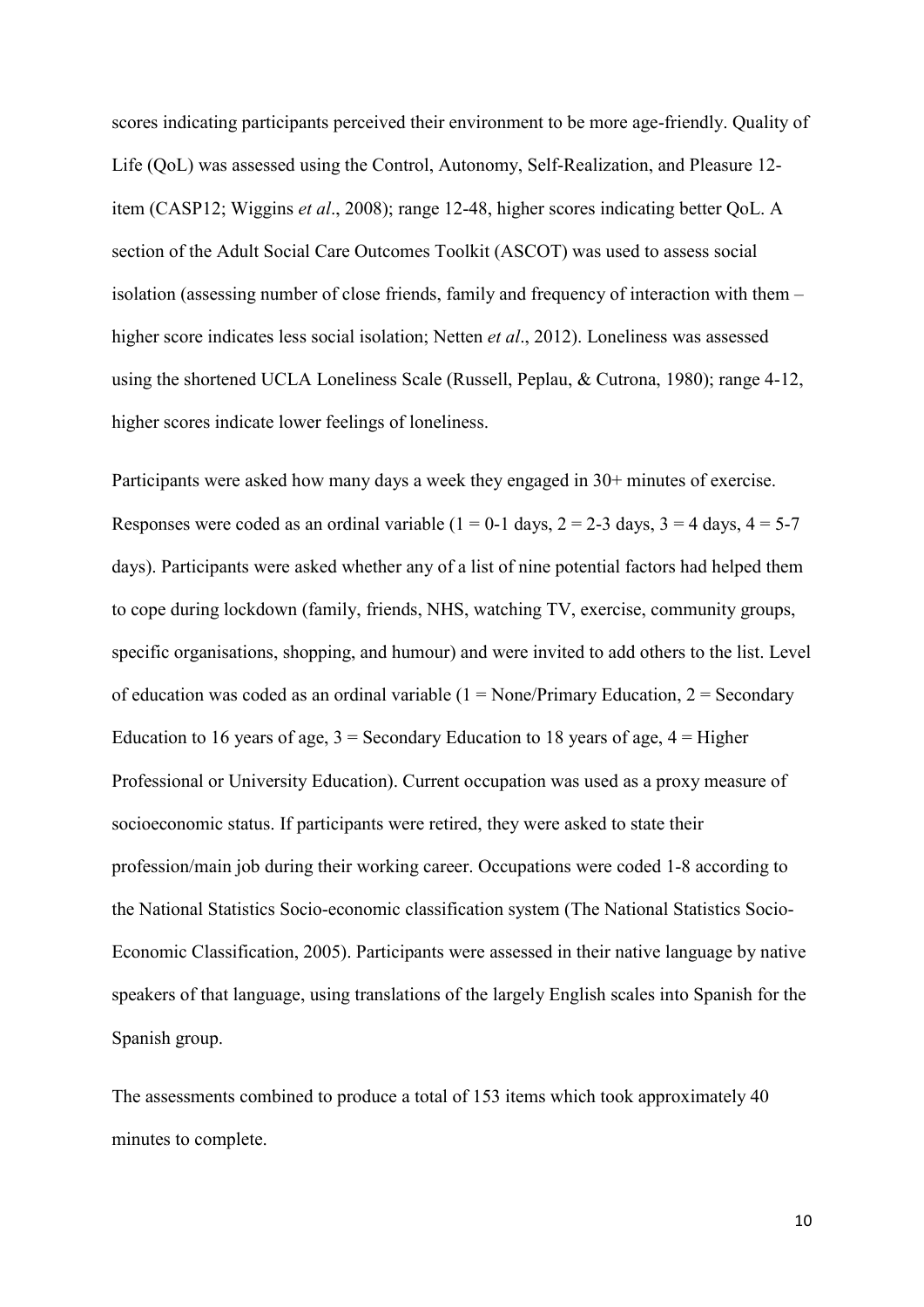#### **Ethics**

Participants received an information sheet prior to giving consent and were given the opportunity to ask questions. They were informed of their withdrawal and anonymity rights. Ethical procedures aligned with British Psychological Society guidelines and the study received ethical approval from two university ethics committees in England and Spain (England Ref: FHMREC19077; Spain Ref: UV-INV\_ETICA-1294940).

## **Procedure**

Participants completed the assessments on four occasions across a 7-month period, spanning two lockdowns. Breakdown of the date of assessments in parallel to a timeline of English and Spanish lockdowns and changing of restrictions is provided in Supplementary Material 1. Assessments were completed via telephone.

## **Statistical Methods**

To assess for significant change in frailty, quality of life, AFEAT, social isolation and loneliness longitudinally (Hypothesis 1) and whether any changes varied according to country (Hypothesis 2) or COVID-19 risk level (Hypothesis 3), a series of 4 (Time) x 2 (country) x 2 (high risk, low risk) mixed-design ANOVA were conducted. The withinsubjects factor was Time, measured at four time-points. Age was added as a covariate for analyses. Generalised eta squared statistics  $(\eta^2 G)$  were computed as estimates of effect size. Where there were significant Time x Country, or Time x Risk interactions , post-hoc pairedsample t-tests compared outcomes between each time point separately for the English and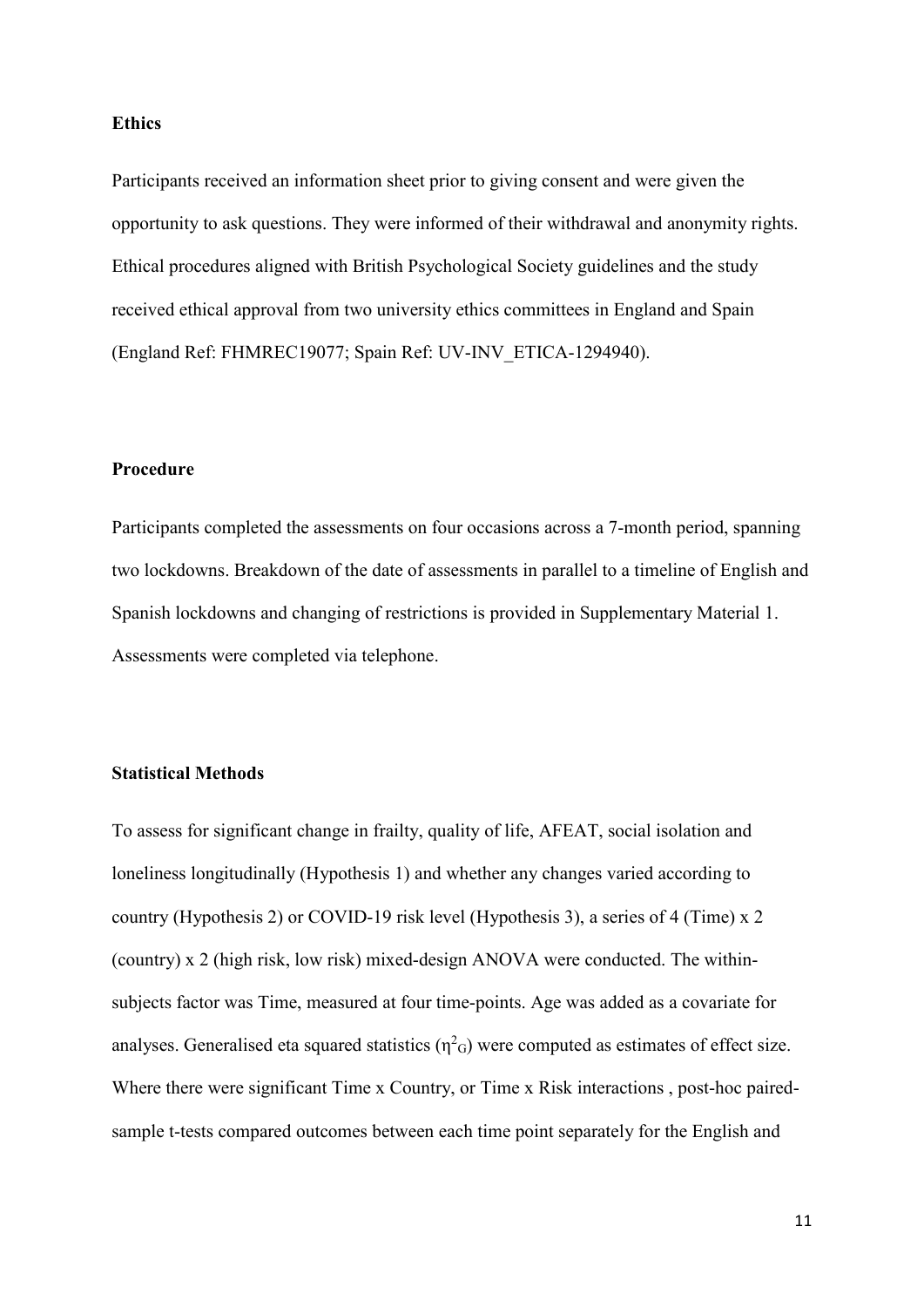Spanish cohorts or separate risk groups. For all t-tests, p-values were adjusted using Bonferroni's correction to account for multiple comparisons.

To examine whether potential modifying factors, coping resources, physical activity, and social isolation changed over time were assessed using parametric or non-parametric analyses as appropriate (Hypothesis 4). Then, to examine impacts of these variables on frailty, quality of life and loneliness across the time periods, a series of repeated-measures ANCOVA were performed with Time 1 scores for total coping resources, frequency of physical activity, and social isolation as covariates as these variables may impact frailty change (Hypothesis 5).

To examine prediction of change in frailty, quality of life, AFEAT and loneliness between strict lockdown (T1) and the period with the least restrictions (T3) on mobility and social interaction, change variables were computed between times and country, physical activity, social isolation, and coping resources entered as predictors into linear regressions (Hypothesis 5). The was to determine if coping resources, physical activity or social isolation had an impact on change in outcomes, once country and other potential confounders had been controlled for. Due to power limitations, potential confounder variables (age, education and socioeconomic status) were only included as predictors in the multiple regression models if they had significant bivariate correlations with the relevant outcome.

Sensitivity analyses were completed by imputing missing data and creating a correlation matrix between variables used in analysis and calculating root mean square error (RMSE) between the matrices. A low RMSE  $(-0.05)$  score would suggest missing data had minimal impact on analyses.

Data were analysed with SPSS Version 26 and R. Participants with missing data were excluded from analyses on a case-wise basis.

12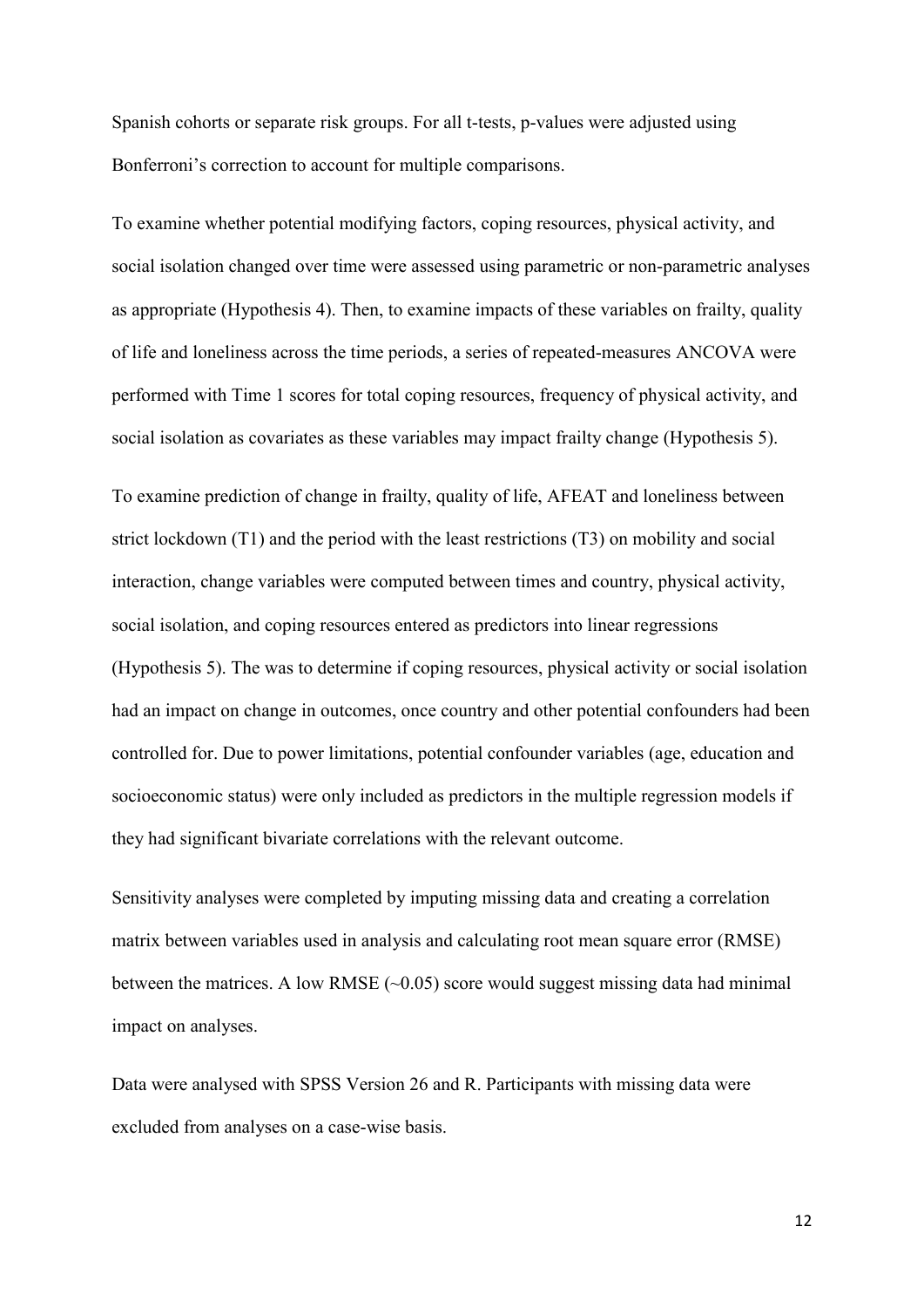Sample size met power requirements for analyses. Factors that may impact the effect of lockdown on frailty such as physical activity or resources used were analysed as variables of interest rather than as confounders.

## **Results**

# **Descriptive Statistics**

Characteristics of study participants and summary measures for frailty scores, QoL, AFEAT, loneliness and social isolation at each time point for the whole sample are presented in Table 1. At all time points, the median physical activity engagement was 30 minutes of exercise on 5-7 days. Average number of days between each assessment were as follows: Time 1–Time 2, Mean=49.9, SD=7.9; Time 2–Time 3, Mean=55.1, SD=7.5; Time 3–Time 4, Mean=65.6, SD=8.9.

\*INSERT TABLE 1\*

A full breakdown of individual coping resources used over time is presented in Table 2.

\*INSERT TABLE 2\*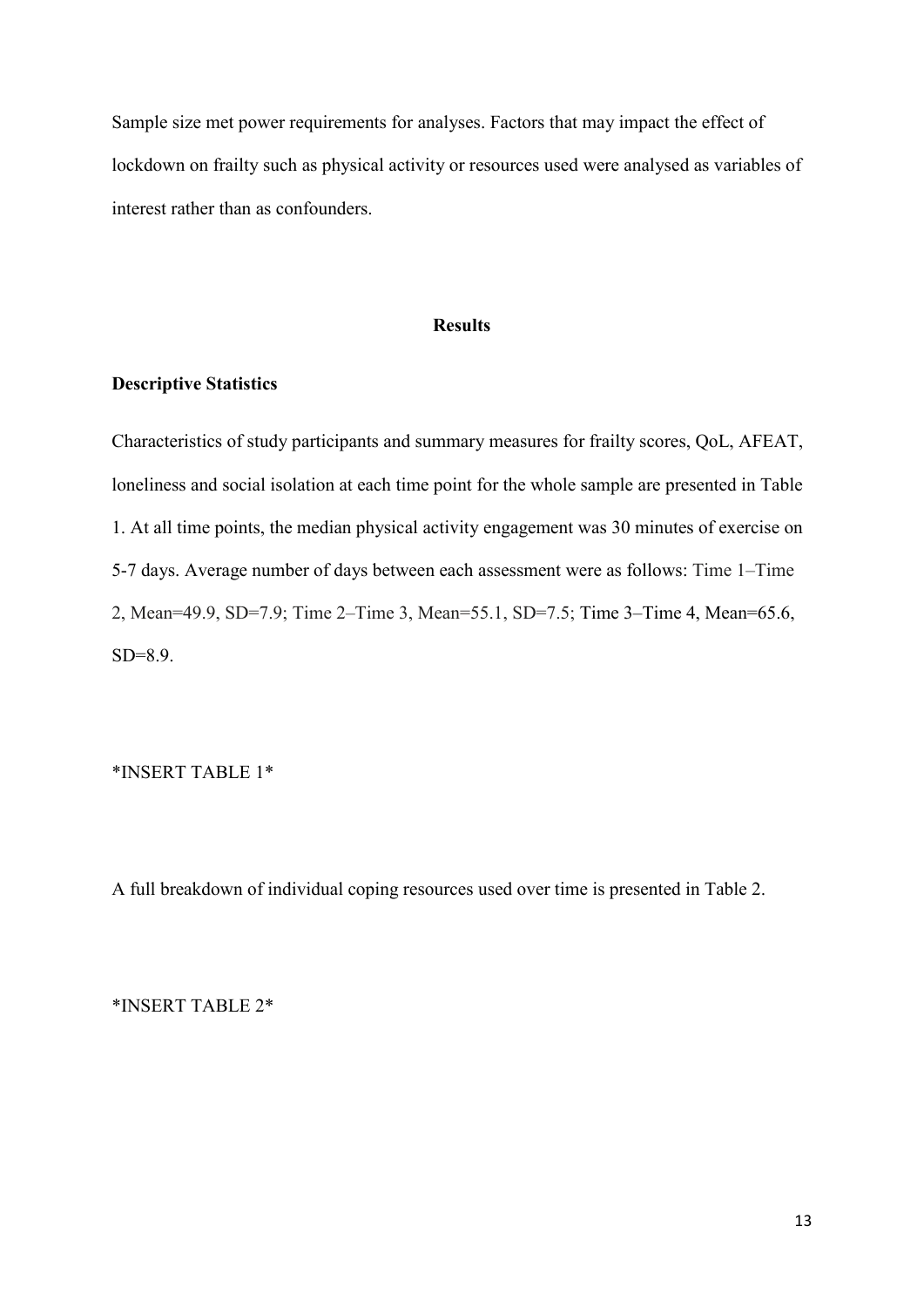#### **Sensitivity Analysis**

A RMSE score of 0.057 was calculated between the imputed and original data correlation matrices, indicating that the missing data had a minimal impact on output.

#### **Hypotheses 1, 2, & 3:** *Change in Outcomes over a Seven Month period*

Results of the mixed ANOVA are presented in Table 3 (see Supplementary Material 2 for posthoc pairwise comparisons).

## \*INSERT TABLE 3\*

The Spanish cohort were significantly frailer than the English cohort, and the high-risk group were significantly frailer than the low-risk group. A significant main effect of Time, and a significant Time x Country interaction indicated that changes in frailty over time differed between the England and Spain. Pairwise comparisons revealed that in the Spanish cohort, frailty decreased significantly from T1 to T3 ( $t(19) = -3.35$ ,  $p < .05$ ) and from T1 to T4 ( $t(19) = -1$ 4.82, *p*<.001). In the English cohort, frailty decreased significantly only between T1 and T3  $(t(43)=3.21, p<.05)$ .

There were no significant main effects of Country or Risk for AFEAT scores. There was a significant Time effect and a Time x Country interaction. Pairwise comparisons showed that in the Spanish cohort, perceived age-friendliness of the environment significantly increased from T1 to T2 (*t*(19)=5.52. *p*<.001), T3 (*t*(19)=6.11, *p*<.001), and T4 (*t*(19)=4.53, *p*<.01). In the English cohort, there were significant differences between AFEAT scores at T1 compared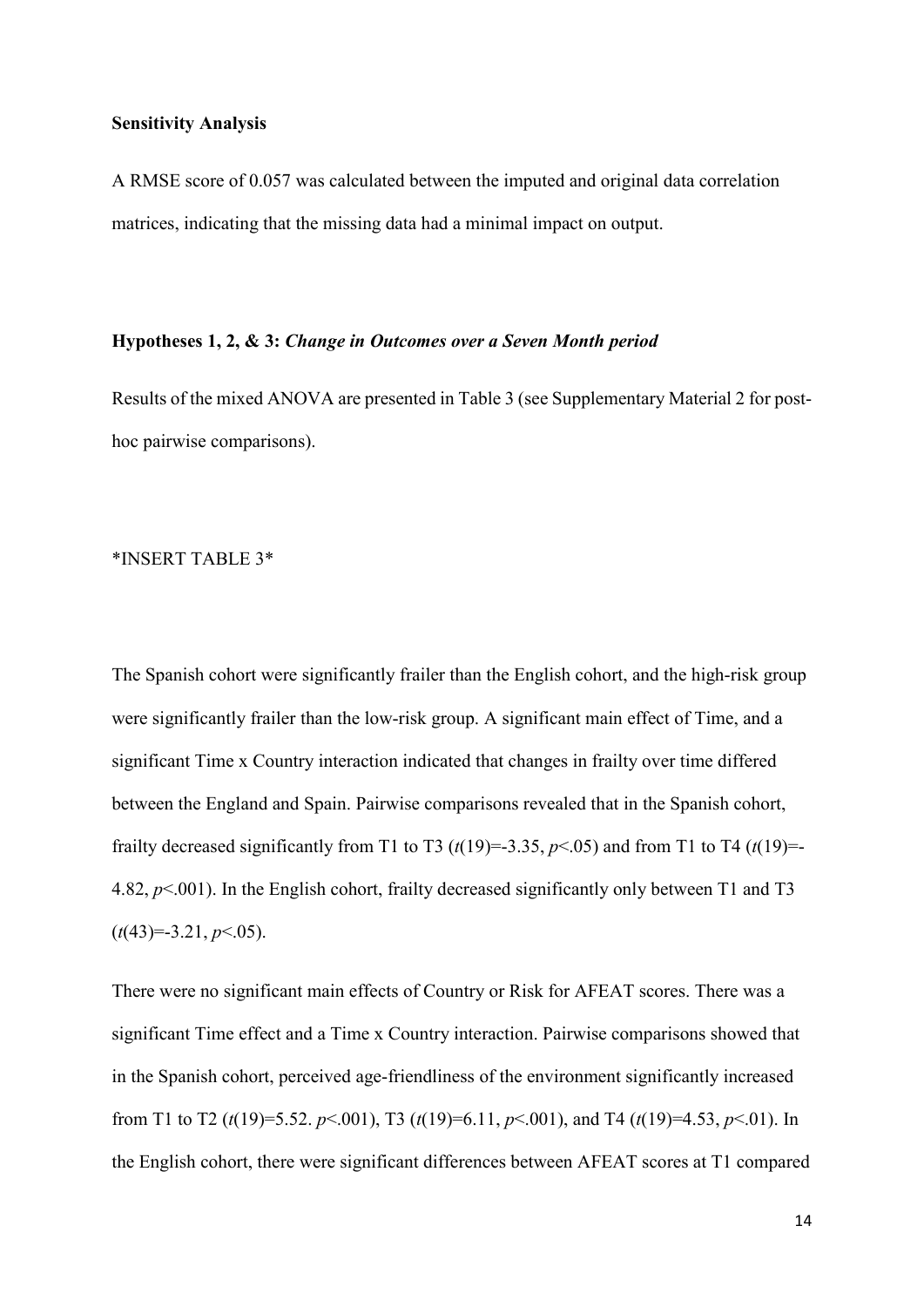to T3 (*t*(43)=2.95, *p*<.05) and T2 compared to T3 (*t*(43)=2.95, *p*<.05), again, with AFEAT increasing over time.

No significant group differences or variation over time for quality of life or loneliness were discovered.

Age did not significantly impact on change in outcomes over time.

#### **Hypothesis 4:** *Change in potential modifying factors over time*

There were no significant differences between countries or COVID-19 risk groups for social isolation. There was a significant effect of Time and a Time x Country interaction. Pairwise comparisons showed that for the English cohort, Social Isolation score decreased significantly between T3 and T4 ( $t$ (42)=-2.96,  $p$ <.05), participants becoming more isolated between T3 and T4. There were no significant changes in Social Isolation over time in the Spanish cohort. There was also a significant Time x Risk interaction; however, Bonferroni corrected pairwise comparisons were all non-significant.

The English group reported using significantly more coping resources than did the Spanish group. There was also a significant Time x Country interaction; post-hoc comparisons revealed that the number of coping resources being used increased between T3 and T4 in the English cohort  $(t(43)=3.35, p<0.05)$ , but there were no significant changes over time in the Spanish cohort.

There were no significant differences across time for either the Spanish or English group in exercise frequency  $(\chi^2(3)=5.09$  and 2.29 respectively,  $p>0.05$ ). There was, however, a significant difference between risk groups, with the low-risk group completing at least 30 minutes of exercise for more days per week than the high-risk group (Mann Whitney U test).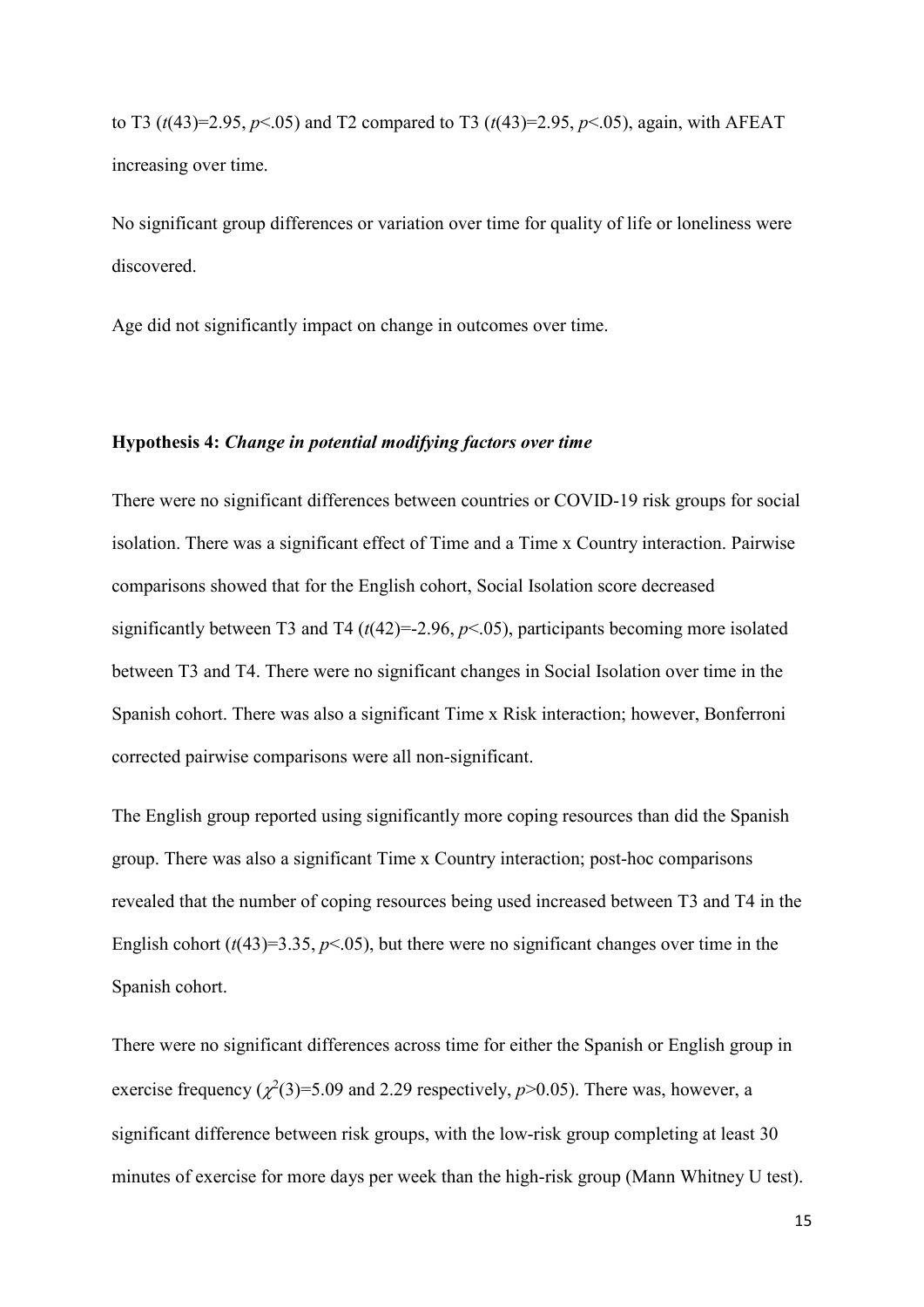# **Hypothesis 5:** *Impact of modifiers on Change in Frailty and Well-Being Over the Lockdown Period*

The repeated-measures ANCOVA demonstrated that the number of coping resources used did not significantly impact change in frailty (*F*(3,186)=1.10, *p*=.348), loneliness (*F*(3,186)=0.60, *p*=.612), AFEAT (*F*(3,186)=1.61, *p*=.193), or quality of life (*F*(3,186)=0.69, *p*=0.545). Neither social isolation/engagement nor physical exercise significantly impacted the effect of time for loneliness, AFEAT or QoL  $(p>0.05)$ , and social isolation/engagement had no impact on effect of time for frailty.

Table 4 summarises the regression models predicting changes in frailty, quality of life, and loneliness between Time 1 and Time 3. Significant correlations between potential confounder variables and change scores were found between AFEAT change and age, *r* =.27, *p*<.05, and education,  $r = 0.30$ ,  $p < 0.05$ . The model predicting change in AFEAT score thus included age and education as predictors. There was a trend towards a significant correlation between age and frailty change,  $r = 0.24$ ,  $p = 0.05$ . No other significant correlations were observed.

The model predicting change in frailty was significant  $(F(5,58)=6.66, p<.001, R^2=.36,$  $R^2$ <sub>adj</sub>=.31). Frailty at Time 1 was significantly associated with change in frailty over time. That is, those who were frailer at Time 1 experienced a greater decrease in frailty severity between Time 1 and Time 3. There was a significant association between physical activity at Time 1 and frailty change, such that those who were more physically active experienced a greater decrease in frailty. There was also a significant association between social isolation and frailty change, such that those who were less socially isolated experienced a smaller decrease in frailty over time.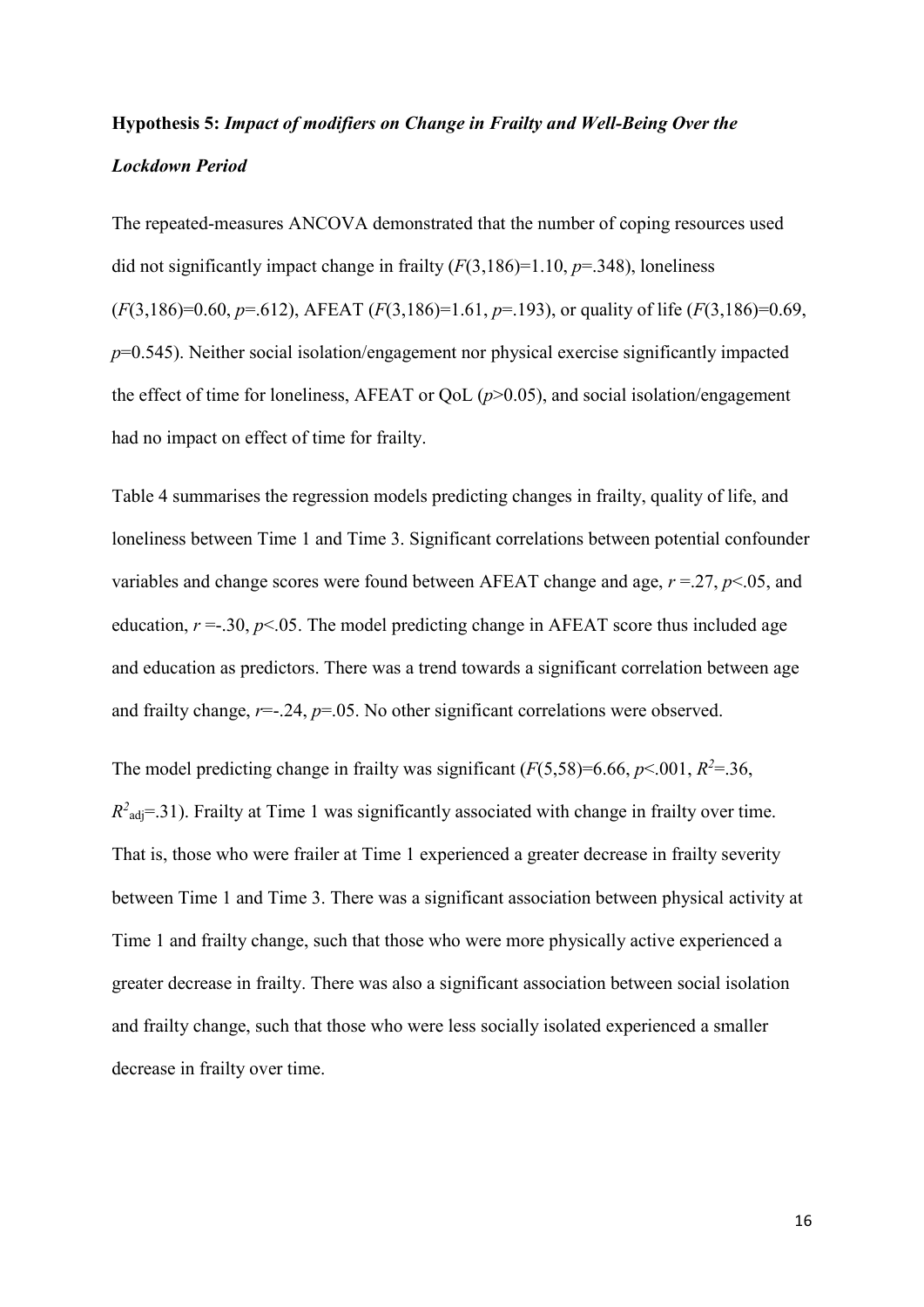The model predicting change in quality of life was also significant  $(F(5,56)=6.05 \, p<.001$ ,  $R = 0.35$ .  $R^2$ <sub>adj</sub>= .29). Initial level of QoL significantly predicted change, but once initial levels had been accounted for, no further variables were predictive of change.

The model predicting changes in AFEAT score was significant  $(F(7,56)=4.03, p<.01, R<sup>2</sup>=.34,$  $R^2_{\text{adj}} = .25$ ). AFEAT score at Time 1 significantly predicted change over time, but once initial score had been accounted for, no further variables were predictive of change.

The model predicting changes in loneliness was significant,  $(F(5,58)=4.09, p<.01, R^2=.26,$  $R^2_{\text{adj}} = .20$ ). Loneliness at Time 1 was significantly associated with change over time, but once initial level of loneliness was accounted for, no further variables predicted change.

# \*INSERT TABLE 4\*

#### **Discussion**

This study examined longitudinal changes in well-being and COVID-19 vulnerability using a measure of frailty, from the first pandemic related lockdown in England and Spain. The study considered whether changes differed between countries across different stages of lockdown and according to individual COVID-19 risk based on diagnosed morbidities. We explored whether factors such as physical activity and social contact, and using coping resources mitigated adverse effects of lockdown.

Our repeated measures covered a range of lockdown severities in each country which was reflected in frailty change. Initial measures were during the most severe lockdown in each country. Spanish participants showed higher levels of frailty, perhaps related to the strictness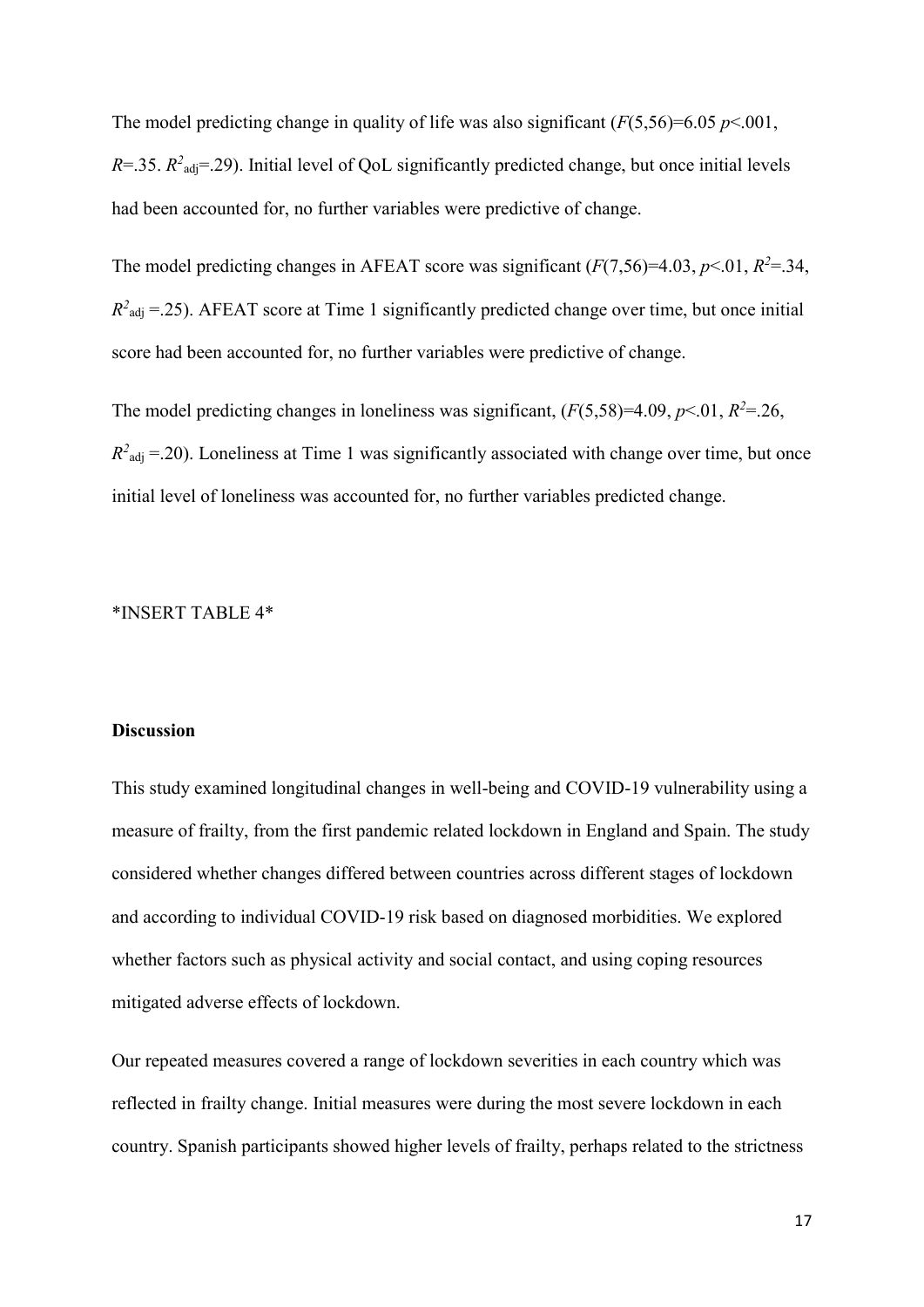of the Spanish lockdown, but with significant improvements with restrictions easing. Frailty severity was highest overall at the first assessment, decreasing significantly between the first and third assessments in both countries, suggesting that as restrictions eased, frailty became less severe. This trend continued in the Spanish cohort, with a significant difference between the first and fourth assessment. Conversely, average frailty increased slightly in the English cohort during the fourth assessment, and frailty was no longer significantly different compared to T1. This discrepancy suggests that restrictions being reintroduced prior to the fourth assessment were having differing effects: in England, regional tier-based restrictions were introduced. North West England had stronger restrictions than other regions, which may explain the reversal in the reduction of frailty severity, underlining the impact of lockdown vulnerability. The tendency for frailty to be more severe when lockdown restrictions are at their highest is a notable finding, given that frailty is a significant risk factor for severe disease outcomes and mortality as a result of COVID-19 (Hewitt *et al*., 2020; Ma *et al*., 2020; Petermann-Rocha *et al*., 2020). Frailty also impacts on vulnerability to non-COVID-19 related adverse outcomes (Morley, 2013), which in a time of depleted health resources may have serious outcomes for individuals. It should be noted, that as the present study did not include a measure of frailty before the pandemic started, we cannot conclude that lockdown directly caused an increase in frailty, but does suggest that while lockdowns reduce the risk of contracting COVID-19, they increase vulnerability to adverse outcomes.

Perceptions of environmental age-friendliness (AFEAT) also varied over time and between countries. In the Spanish cohort, AFEAT increased earlier, at the second assessment. This reflects earlier changes in lockdown restrictions in Spain. In England, participants perceived their environment to be more age-friendly at the time of the third assessment, when lockdown restrictions were at their lowest. However, by the time of the fourth assessment, restrictions had been reintroduced in England, and the difference from Time 1 was no longer significant.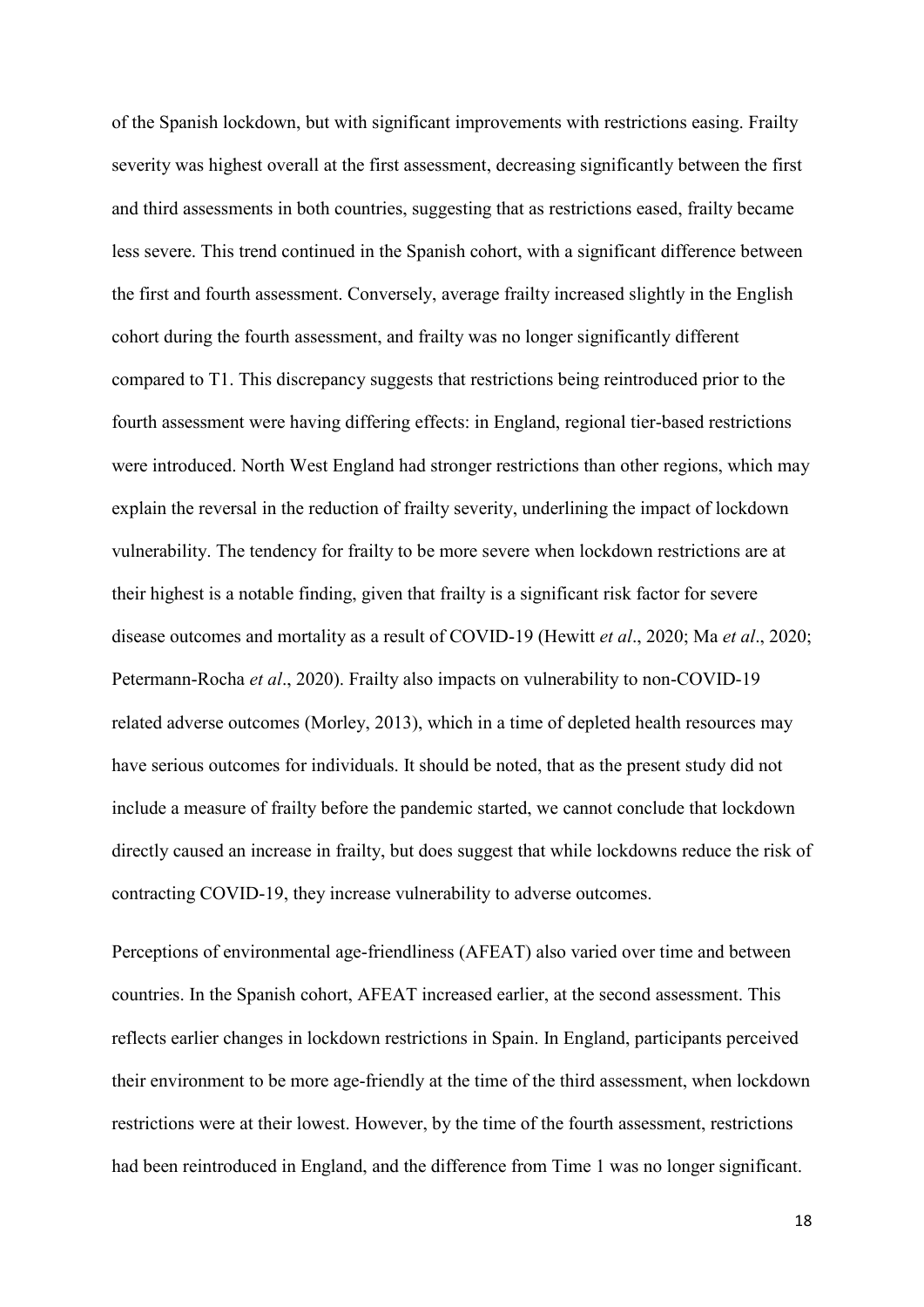The importance of the environment would be expected to vary with lockdowns as the measure includes items relating to accessibility of services and mobility within the community, and items related to community outreach to include people at risk of social isolation, or feeling a valuable part of one's local community. Previous work has shown that this measure acts as an important moderator of the relationship between frailty and need for formal care (Garner & Holland, 2019), and the variation with lockdown underlines areas for intervention in future lockdowns. This is demonstrated in the effects of lockdown variation on the measure of social isolation used, with a reduction in this measure (indicating more isolation) for the participants in England as a second wave of lockdowns, particularly in areas of the North West of England, began to have effect at Time 4.

There was, however, little evidence that loneliness changed significantly over time. Previous research from both the UK and Spain has shown that younger adults may be more at risk of loneliness during lockdown (Bu, Steptoe, & Fancourt, 2020; Losada-Baltar *et al*., 2021), possibly because younger people normally lead more active social lifestyles outside the home and would be at work or places of education and therefore experienced more social disruption due to lockdown measures. The findings reported here support this; social isolation levels among older adults only changed at Time 4, and there was no change in feelings of loneliness. Our parallel qualitative work in the England with some of the same participants (Varey *et al*., in prep) has shown that families and friends made a significant effort to stay in contact during the first lockdown and mood was generally resilient and positive, but by the time of the increasing lockdown restrictions at Time 4, this positivity was giving way to anxiety about how long such isolation would continue for.

To our knowledge, no studies have examined longitudinal changes to quality of life during the COVID-19 pandemic, although one study did report a significant decrease compared to pre-pandemic levels in a sample of older adults (Rantanen *et al*., 2020) and another study

19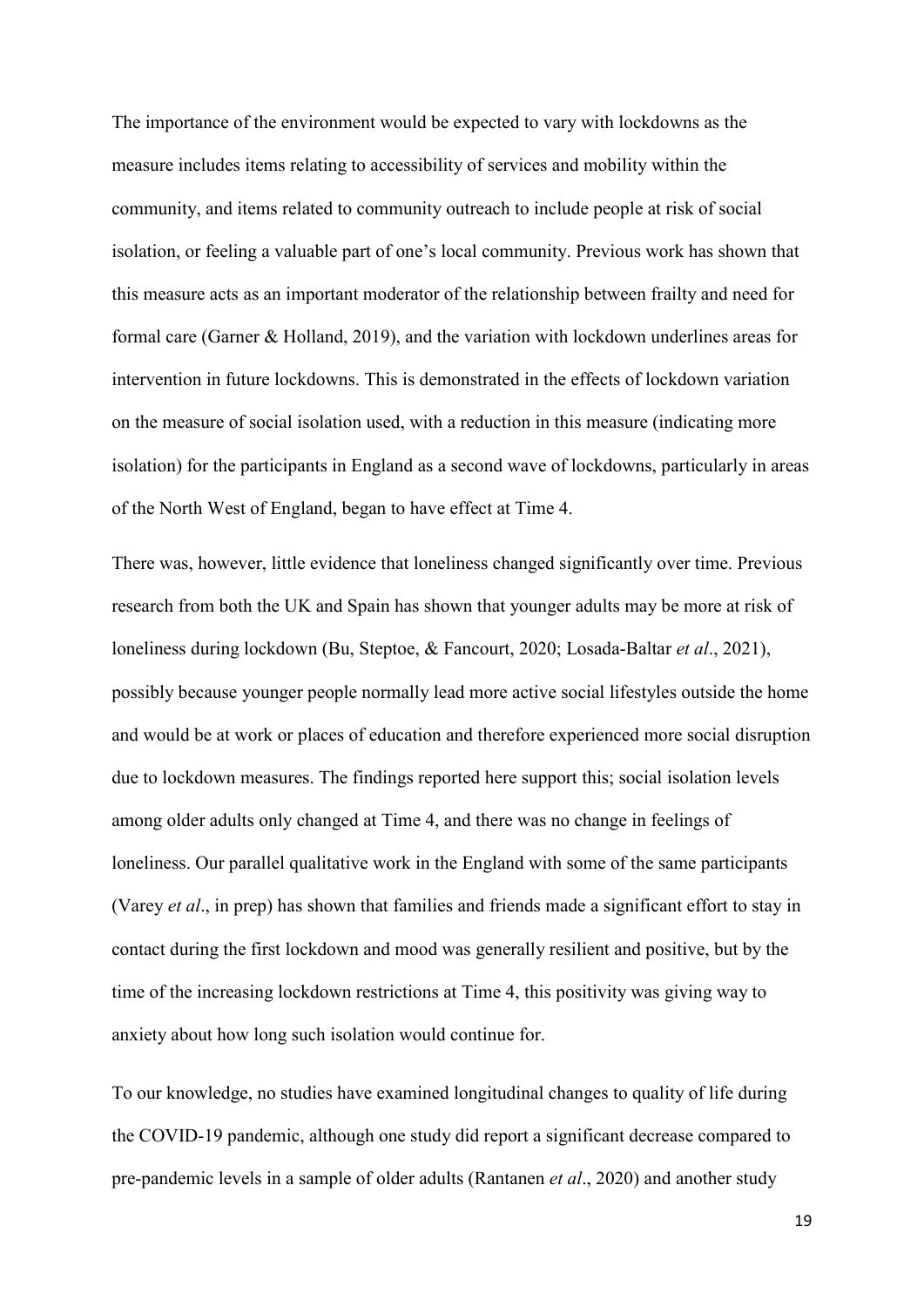demonstrated negative impact of lockdown longitudinally on health and social well-being of clinically vulnerable older adults (Di Gessa & Price, 2021). While we cannot rule out the possibility that quality of life in our sample may have been higher before the pandemic, there were no significant changes to quality of life over time. That is, in both England and Spain, our older adult sample's quality of life was notably stable throughout periods of lockdown.

Another notable finding is the lack of significant differences between those who were and were not considered high risk. While frailty was significantly more severe in the high-risk group as one may expect, there were no differences in quality of life, AFEAT, social isolation or loneliness. One might have expected those who were at greater risk from COVID-19 to experience negative effects of lockdown more acutely, but this is not apparent. This contrasts with the findings of Di Gessa and Price (2021) indicated above, although they only compared clinically vulnerable with non-clinically vulnerable older adults (controlling for pre-pandemic levels) on assessments that took place during June/July 2020 (using data from the English Longitudinal Study of Ageing, ELSA). Our parallel qualitative work suggests an explanation for our findings (Varey *et al*., in prep) – that those living with significant chronic diseases were already living somewhat restricted lives and so lockdown made less difference to them than to their more active healthy counterparts. It is possible that older adults may have behaved similarly regardless of their risk-level, but more research regarding the physical and psychological effects among those shielding is needed to explore this possibility further.

The majority of the sample reported using social support as a coping resource throughout the study, which may explain the lack of significant improvement in feelings of loneliness and social isolation once lockdown restrictions had eased. Overall, the English group reported using more coping resources than the Spanish group. This may suggest that such coping resources were less available to the Spanish group during lockdown periods. Further studies

20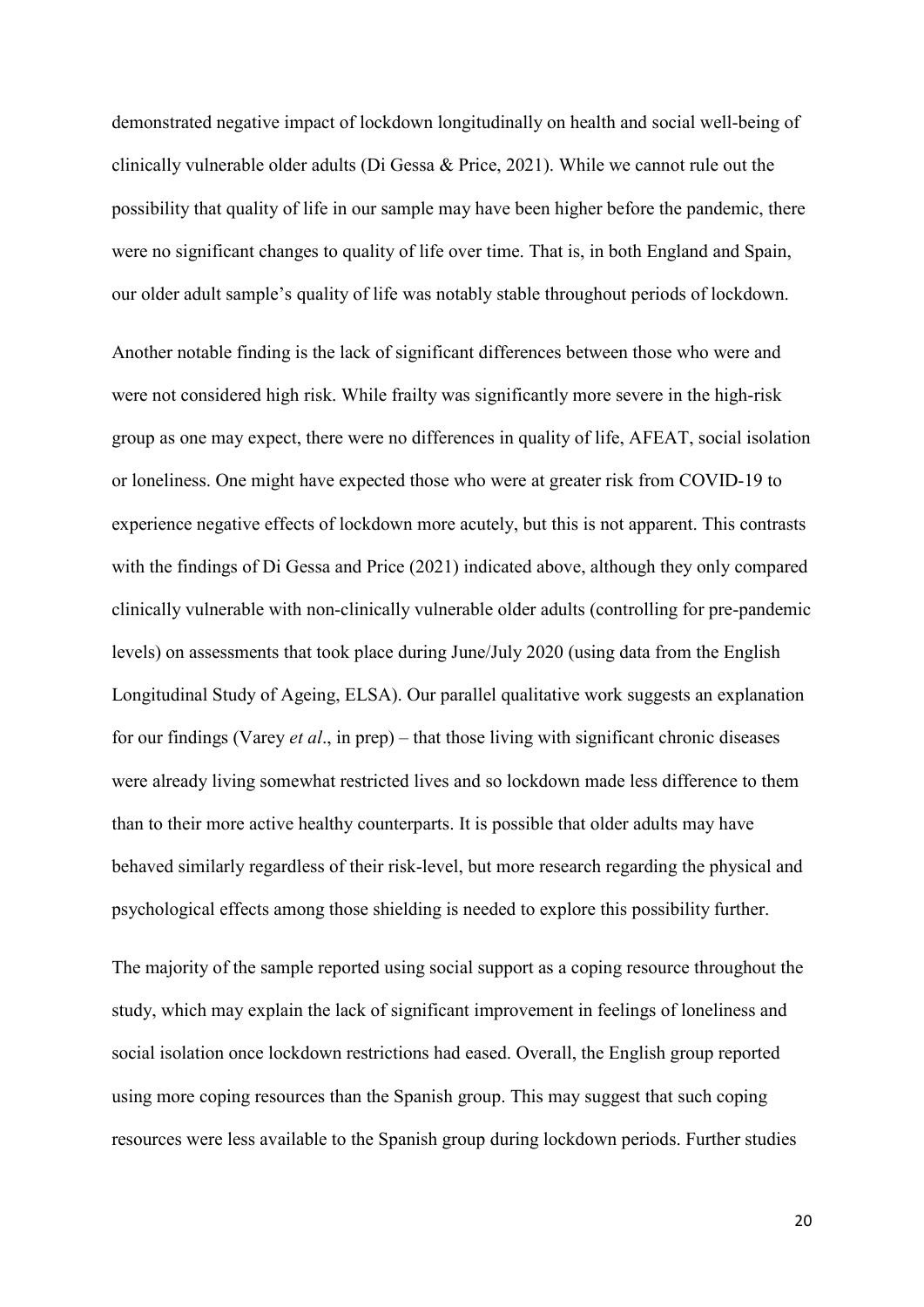should explore whether the Spanish older adults had poorer access to or less knowledge of alternative coping resources or new technologies compared to the English population.

Our analysis of the hypothesised contributory covariates showed that social engagement/isolation, physical activity or number of coping resources used had no impact on changes in quality of life, environmental perceptions and loneliness. However, in relation to changes in frailty, regression analyses showed that physical activity and social engagement/isolation at T1 had significant impacts on change in frailty once contributions of country and initial frailty levels had been accounted for. Those who were more physically active at the time of the first assessment showed greater decreases in frailty severity between the first and third assessments, in line with evidence that high levels of physical activity are linked to reduced risk of frailty (Oliveira *et al*., 2020). This is important and supports the hypothesis that continued physical activity during lockdown could modify changes in frailty and related vulnerability to severe COVID-19 reactions. These findings highlight the importance of maintaining sufficient exercise levels during lockdown and limiting exercise to reduce the spread of COVID-19 will negatively impact on older adults.

## **Limitations**

The differences between T1 and T3 in outcomes indicated that lockdown affected health and well-being. However, as we have no 'pre-COVID' assessment, we cannot confirm the full extent of the effects of lockdown, which may be more severe than analyses suggest.

The sample size, while considered sufficient through power analysis, remains relatively small and therefore generalisability may be limited.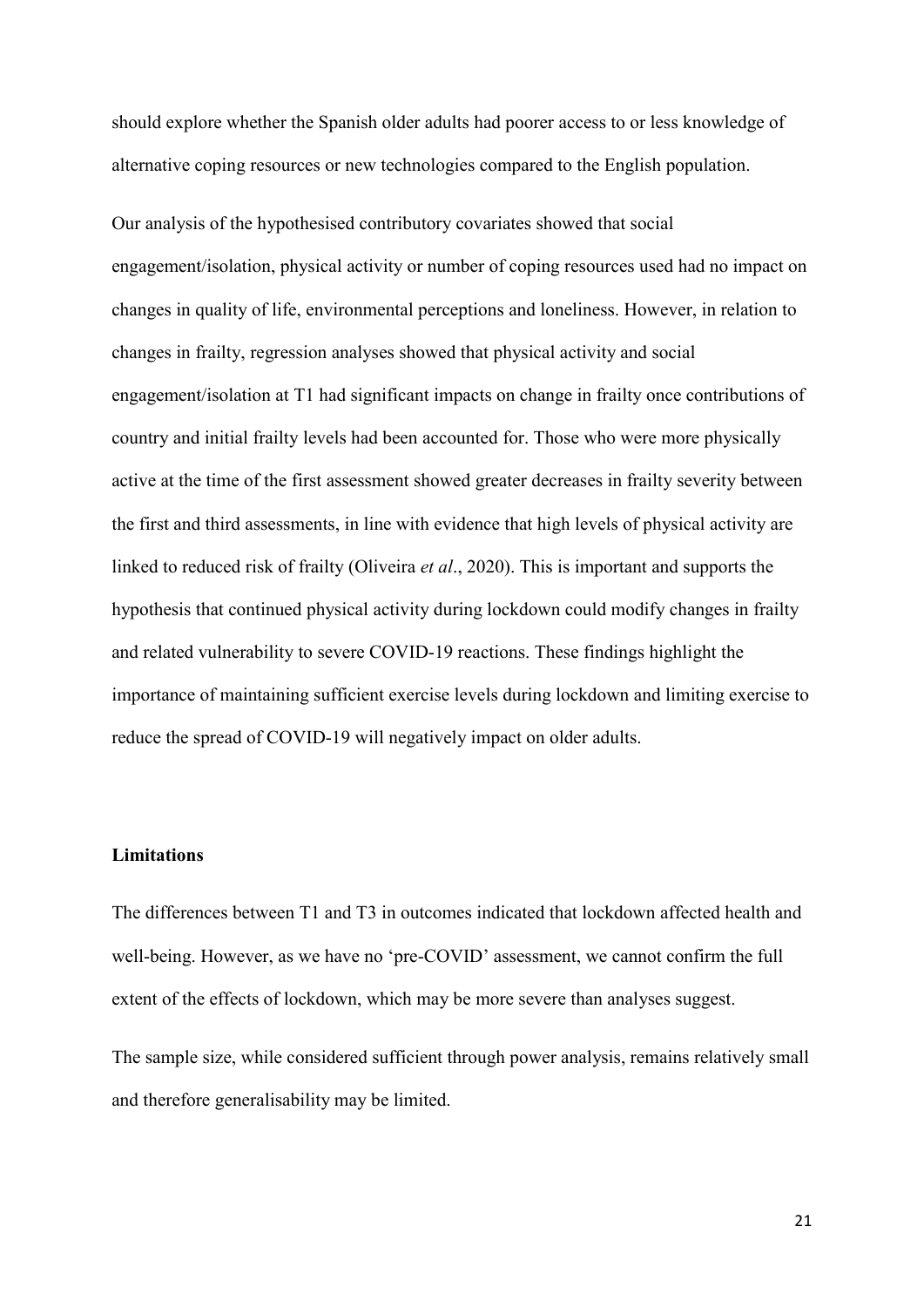# **Conclusions**

The study examined changes to health and well-being in England and Spain during the COVID-19 pandemic. Results showed similar trends in both countries; as lockdown restrictions were eased, frailty severity decreased, and older adults viewed their environment as being more age-friendly, particularly in Spain where initial lockdown was more severe; differences between the countries seemed to be related to different lockdowns. Changes in perceived environmental age-friendliness is important as it moderates the impact of frailty on social care requirements and quality of life (Garner & Holland, 2019). Social isolation remained largely unchanged except for when English restrictions were re-introduced. There were no significant changes in loneliness or quality of life. Being frailer, more physically active and more socially isolated initially was associated with greater decreases in frailty as lockdowns eased. Addressing physical activity and social isolation should be carefully promoted to mitigate impact on frailty of future lockdowns.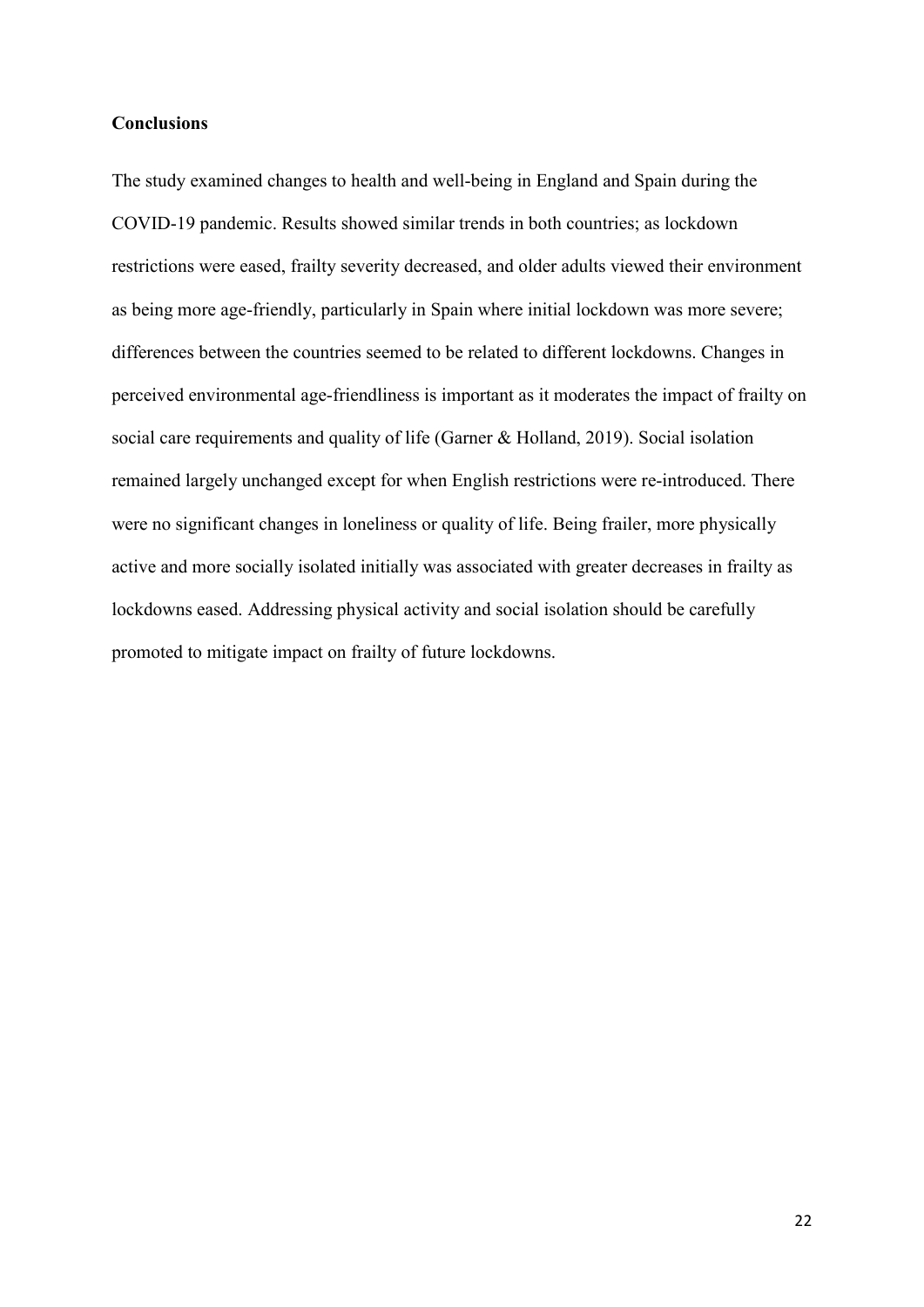## **References**

- Apóstolo, J., Cooke, R., Bobrowicz-Campos, E., Santana, S., Marcucci, M., Cano, A., . . . Holland, C. (2018). Effectiveness of interventions to prevent pre-frailty and frailty progression in older adults: a systematic review. *JBI Database of Systematic Reviews and Implementation Reports, 16*(1), 140-232. doi:10.11124/JBISRIR-2017-003382
- Atkins, J. L., Masoli, J. A. H., Delgado, J., Pilling, L. C., Kuo, C.-L., Kuchel, G. A., & Melzer, D. (2020). Preexisting Comorbidities Predicting COVID-19 and Mortality in the UK Biobank Community Cohort. *The Journals of Gerontology: Series A*, *75*(11), 2224- 2230. doi:10.1093/gerona/glaa183
- Bell, C., Fausset, C., Farmer, S., Nguyen, J., Harley, L., & Fain, W. B. (2013, May). Examining social media use among older adults. In *Proceedings of the 24th ACM conference on hypertext and social media* (pp. 158-163). <https://doi.org/10.1145/2481492.2481509>
- Bu, F., Steptoe, A., & Fancourt, D. (2020). Loneliness during a strict lockdown: Trajectories and predictors during the COVID-19 pandemic in 38,217 United Kingdom adults. *Social Science & Medicine, 265*, 113521. doi:https://doi.org/10.1016/j.socscimed.2020.113521
- Cao, Y., Nurs, Q. L., Nurs, L. C. B., Guo, X., Miao, C., Nurs, H., … & Li, L. (2020). Hospital emergency management plan during the COVID-19 epidemic. *Academic Emergency Medicine, 27*(4), 309-311. doi: 10.1111/acem.13951
- Carriedo, A., Cecchini, J. A., Fernandez-Rio, J., & Mendez-Gimenez, A. (2020). COVID-19, Psychological Well-Being and Physical Activity Levels in Older Adults during the Nationwide Lockdown in Spain. *The American Journal of Geriatric Psychiatry, 28*(11), 1146-1155. https://doi.org/10.1016/j.jagp.2020.08.007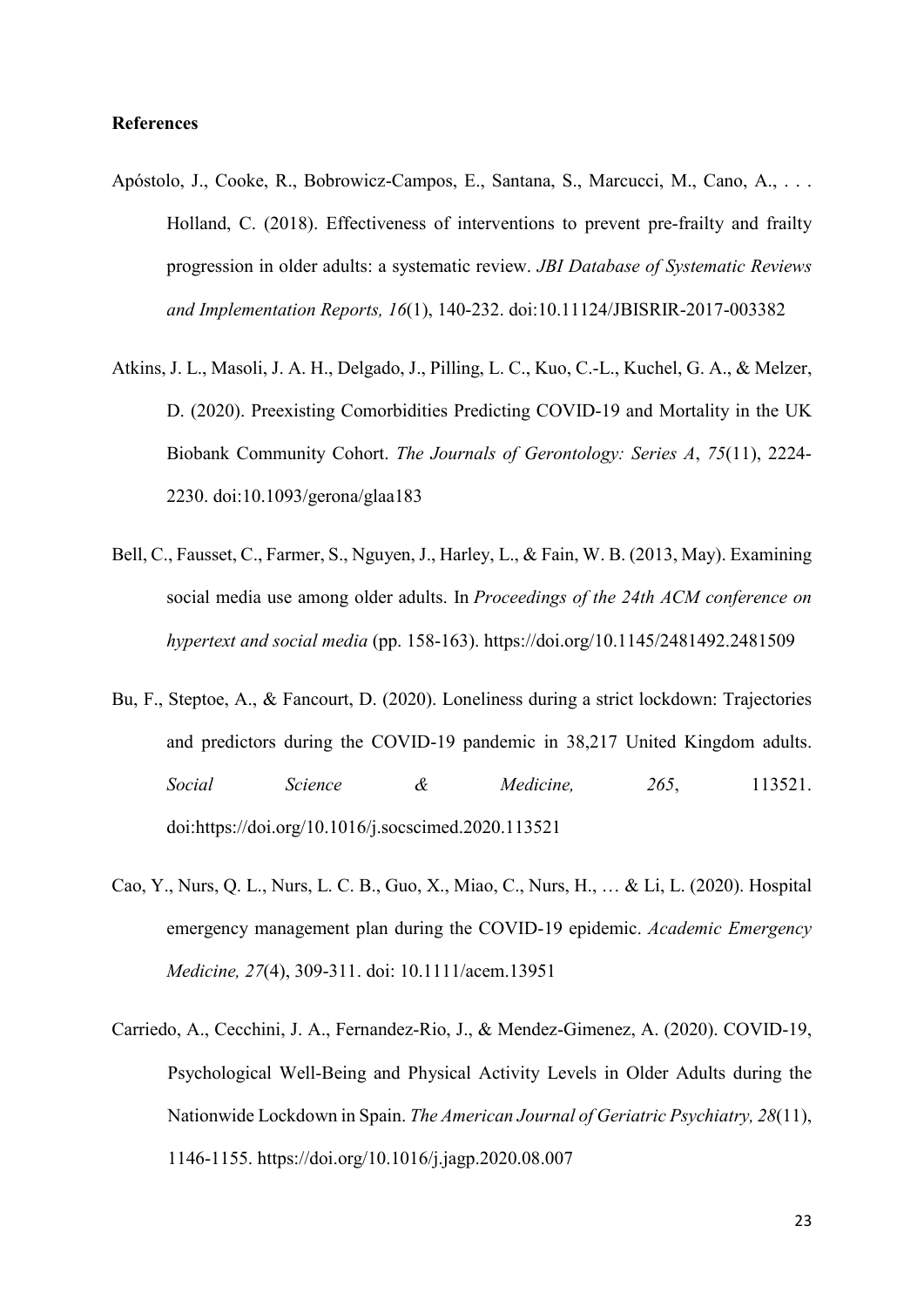- CDC COVID19 Response Team (2020). Severe Outcomes Among Patients with Coronavirus Disease 2019 (COVID-19)-United States, February 12-March 16, 2020. *Morbidity and Mortality Weekly Report*, *69*(12), 343-346.
- Chon, D., Lee, Y., Kim, J., & Lee, K.-E. (2018). The Association between Frequency of Social Contact and Frailty in Older People: Korean Frailty and Aging Cohort Study (KFACS). *Journal of Korean Medical Science, 33*(51), e332. doi:10.3346/jkms.2018.33.e332
- Clegg, A., Young, J., Iliffe, S., Rikkert, M. O., & Rockwood, K. (2013). Frailty in elderly people. *The Lancet, 381*(9868), 752-762. doi[:10.1016/S0140-6736\(12\)62167-9](https://doi.org/%2010.1016/S0140-6736(12)62167-9)
- Di Gessa, G., & Price, D. (2021) Changes in health and social well-being in the COVID-19 clinically vulnerable older English population during the pandemic. *Journal of Epidemiology Community Health, 75*(11), 1070-1077. doi:10.1136/jech-2021-216405.
- Gale, C. R., Westbury, L., & Cooper, C. (2018). Social isolation and loneliness as risk factors for the progression of frailty: the English Longitudinal Study of Ageing. *Age and Ageing, 47*(3), 392-397. doi:10.1093/ageing/afx188
- García-Fernández, L., Romero-Ferreiro, V., López-Roldán, P. D., Padilla, S., Rodriguez-Jimenez, R. Mental Health in Elderly Spanish People in Times of Covid-19 Outbreak (2020). *The American Journal of Geriatric Psychiatry, 28*(10), 1040-1045. doi:10.1016/j.jagp.2020.06.027
- Garner, I. W., Burgess, A. P., & Holland, C. A. (2020). Developing and Validating the Community-Oriented Frailty Index (COM-FI). *Archives of Gerontology and Geriatrics*, *91*, 104232. doi: 10.1016/j.archger.2020.104232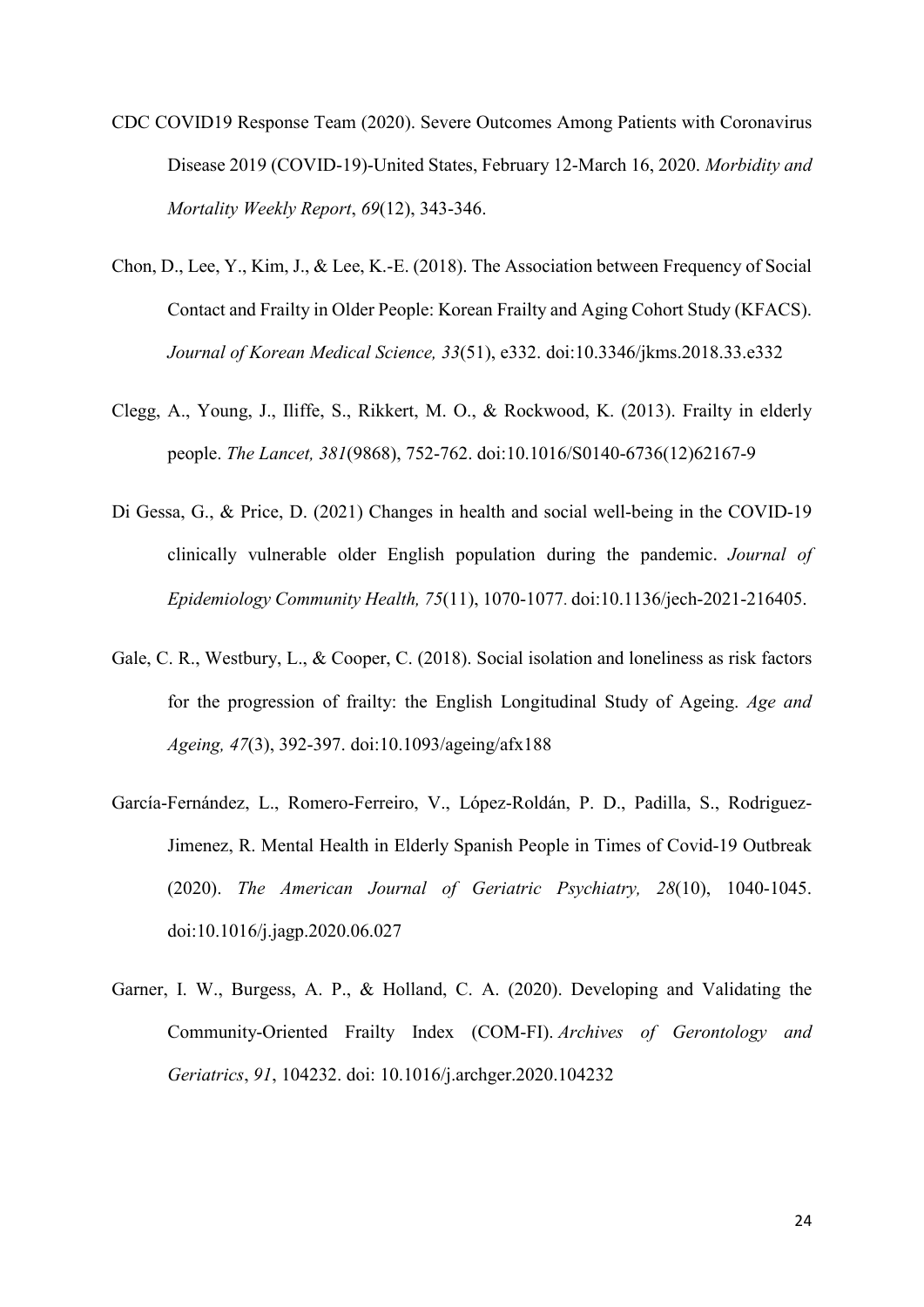- Garner, I. W., & Holland, C. A. (2019). Age-friendliness of living environments from the older person's viewpoint: development of the Age-Friendly Environment Assessment Tool. *Age and Ageing*, *49*(2), 193-198. doi:10.1093/ageing/afz146.
- Gobbens, R. J., van Assen, M. A., Luijkx, K. G., & Schols, J. M. (2012). The predictive validity of the Tilburg Frailty Indicator: disability, health care utilization, and quality of life in a population at risk. *The Gerontologist*, *52*(5), 619-631. doi:10.1093/geront/gnr135
- Gombault, V. (2013). The internet more and more popular, the internet user more and more mobile. *Insee Premiere, 1452,* 1-4. Retrieved from http://www.epsilon.insee.fr/jspui/bitstream/1/17875/1/ip1452.pdf
- González-Sanguino, C., Ausín, B., Castellanos, M. A., Saiz, J., López-Gómez, A., Ugidos, C., & Muñoz, M. (2020). Mental health consequences during the initial stage of the 2020 Coronavirus pandemic (COVID-19) in Spain. *Brain, Behavior, and Immunity, 87*, 172- 176. doi:10.1016/j.bbi.2020.05.040
- Grover, S., Sahoo, S., Mehra, A., Avasthi, A., Tripathi, A., … & Reddy, J. (2020). Psychological impact of COVID-19 lockdown: An online survey from India. *Indian Journal of Psychiatry, 62*(4), 354-362. doi:10.4103/psychiatry.IndianJPsychiatry\_427\_20
- Hewitt, J., Carter, B., Vilches-Moraga, A., Quinn, T. J., Braude, P., Verduri, A., . . . Guaraldi, G. (2020). The effect of frailty on survival in patients with COVID-19 (COPE): A multicentre, European, observational cohort study. *The Lancet Public Health, 5*(8), e444-e451. doi[:10.1016/S2468-2667\(20\)30146-8](https://doi.org/10.1016/S2468-2667(20)30146-8)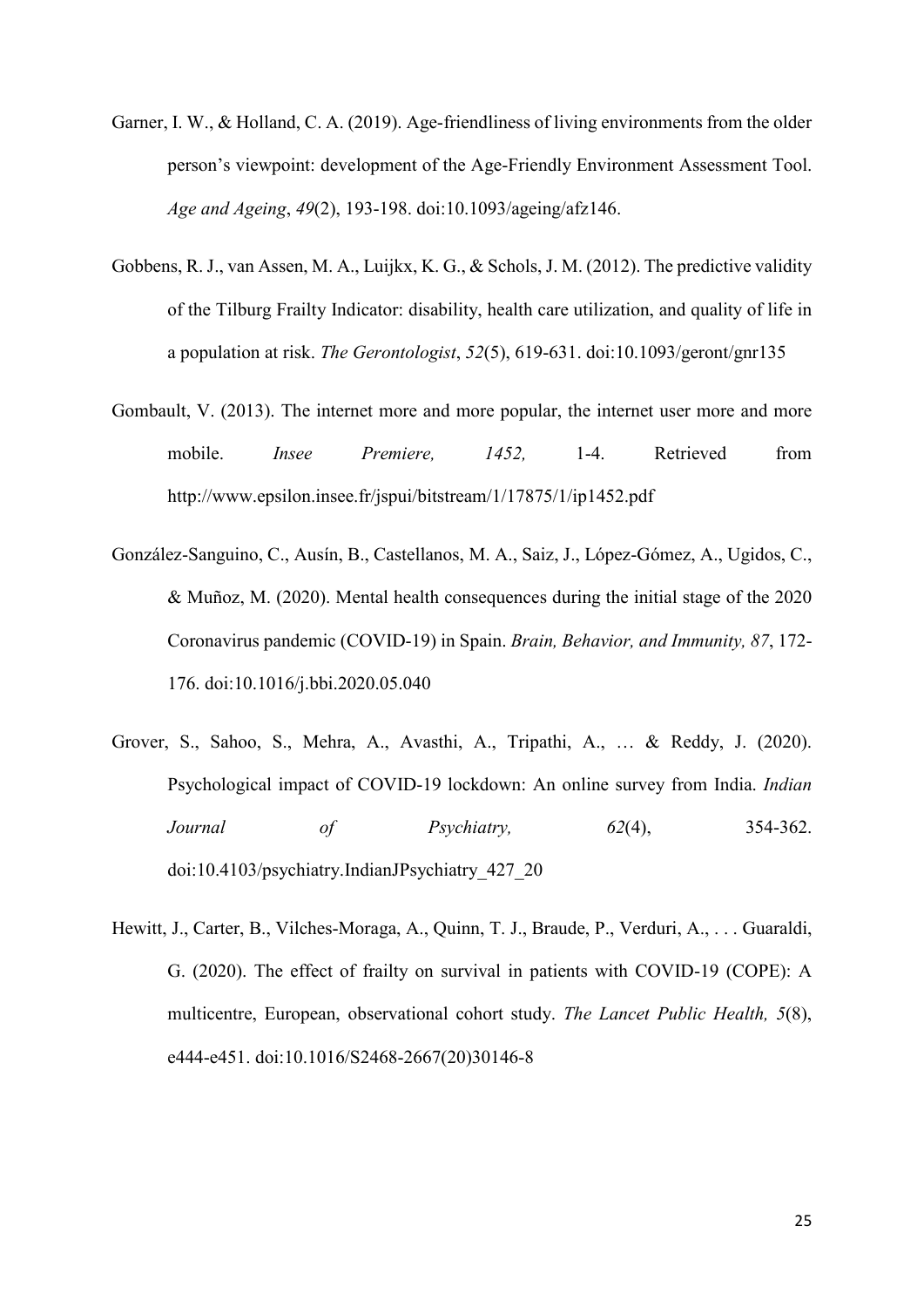- Lam, S. S. M., Jivraj, S., & Scholes, S. (2020). Exploring the Relationship Between Internet Use and Mental Health Among Older Adults in England: Longitudinal Observational Study. *Journal of Medical Internet Research, 22*(7), e15683. doi:10.2196/15683
- Levin, A. T., Hanage, W. P., Owusu-Boaitey, N., Cochran, K. B., Walsh, S. P., & Meyerowitz-Katz, G. (2020). Assessing the age specificity of infection fatality rates for COVID-19: systematic review, meta-analysis, and public policy implications. *European Journal of Epidemiology, 35*(12), 1123-1138. doi:10.1007/s10654-020-00698-1
- Liu, L., Gou, Z., & Zuo, J. (2016). Social support mediates loneliness and depression in elderly people. *Journal of Health Psychology*, *21*(5), 750-758. doi: 10.1177/1359105314536941
- Livingston, G., Huntley, J., Sommerlad, A., Ames, D., Ballard, C., Banerjee, S., . . . Mukadam, N. (2020). Dementia prevention, intervention, and care: 2020 report of the Lancet Commission. *The Lancet, 396*(10248), 413-446. doi:10.1016/S0140-6736(20)30367-6
- López, J., Perez-Rojo, G., Noriega, C., Carretero, I., Velasco, C., Martinez-Huertas, J., . . . Galarraga, L. (2020). Psychological well-being among older adults during the COVID-19 outbreak: A comparative study of the young-old and the old-old adults. *International Psychogeriatrics, 32*(11), 1365-1370. doi:10.1017/S1041610220000964
- Losada-Baltar, A., Jiménez-Gonzalo, L., Gallego-Alberto, L., Pedroso-Chaparro, M. d. S., Fernandes-Pires, J., & Márquez-González, M. (2021). "We Are Staying at Home." Association of Self-perceptions of Aging, Personal and Family Resources, and Loneliness with Psychological Distress During the Lock-Down Period of COVID-19. *The Journals of Gerontology: Series B, 76*(2), e10-e16. doi:10.1093/geronb/gbaa048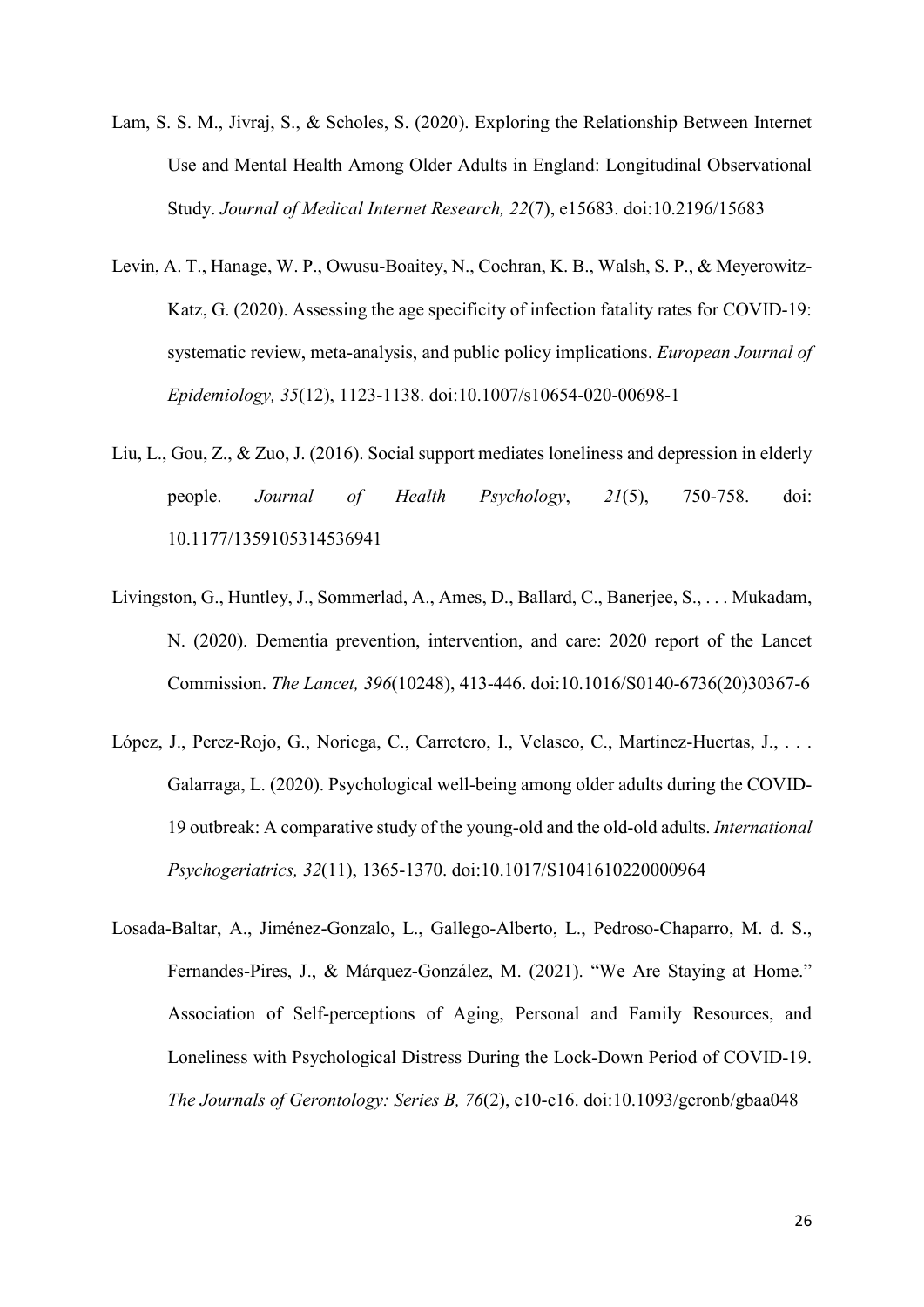- Ma, Y., Hou, L., Yang, X., Huang, Z., Yang, X., Zhao, N., . . . Wu, C. (2020). The association between frailty and severe disease among COVID-19 patients aged over 60 years in China: A prospective cohort study. *BMC Medicine, 18*(1), 274. doi:10.1186/s12916- 020-01761-0
- Mantica, G., Riccardi, N., Terrone, C., & Gratarola, A. (2020). Non-COVID-19 visits to emergency departments during the pandemic: the impact of fear. *Elsevier Public Health Emergency Collection, 183,* 40-41. doi: [10.1016/j.puhe.2020.04.046](https://dx.doi.org/10.1016%2Fj.puhe.2020.04.046)
- Morley, J. E. (2013). Frailty: A time for action. *European Geriatric Medicine, 4*(4), 215-216. doi:10.1016/j.eurger.2013.08.006
- National Institute for Health and Care Excellence. (2020). *COVID-19 rapid guideline: critical care in adults*. Retrieved from https://www.nice.org.uk/guidance/ng159
- Netten, A., Burge, P., Malley, J., Potoglou, D., Towers, A. M., Brazier, J., Flynn, T., Forder, J, & Wall., B. (2012). Outcomes of social care for adults: developing a preferenceweighted measure. In *NIHR Health Technology Assessment Programme: Executive Summaries.* Southampton (UK): NIHR Journals Library. Available from: <https://www.ncbi.nlm.nih.gov/books/NBK92303/>
- NHS (2020). Who is at high risk from coronavirus (clinically extremely vulnerable). Retrieved from https://www.nhs.uk/conditions/coronavirus-covid-19/people-at-higher-risk/whois-at-high-risk-from-coronavirus-clinically-extremely-vulnerable/
- Noone, P. (2015). Addenbrooke's cognitive examination-III. *Occupational Medicine, 65*(5), 418-420. [doi:10.1093/occmed/kqv041](https://doi.org/10.1093/occmed/kqv041)
- Oliveira, J. S., Pinheiro, M. B., Fairhall, N., Walsh, S., Franks, T. C., Kwok, W., Bauman, A., & Sherrington, C. (2020). Evidence on Physical Activity and the Prevention of Frailty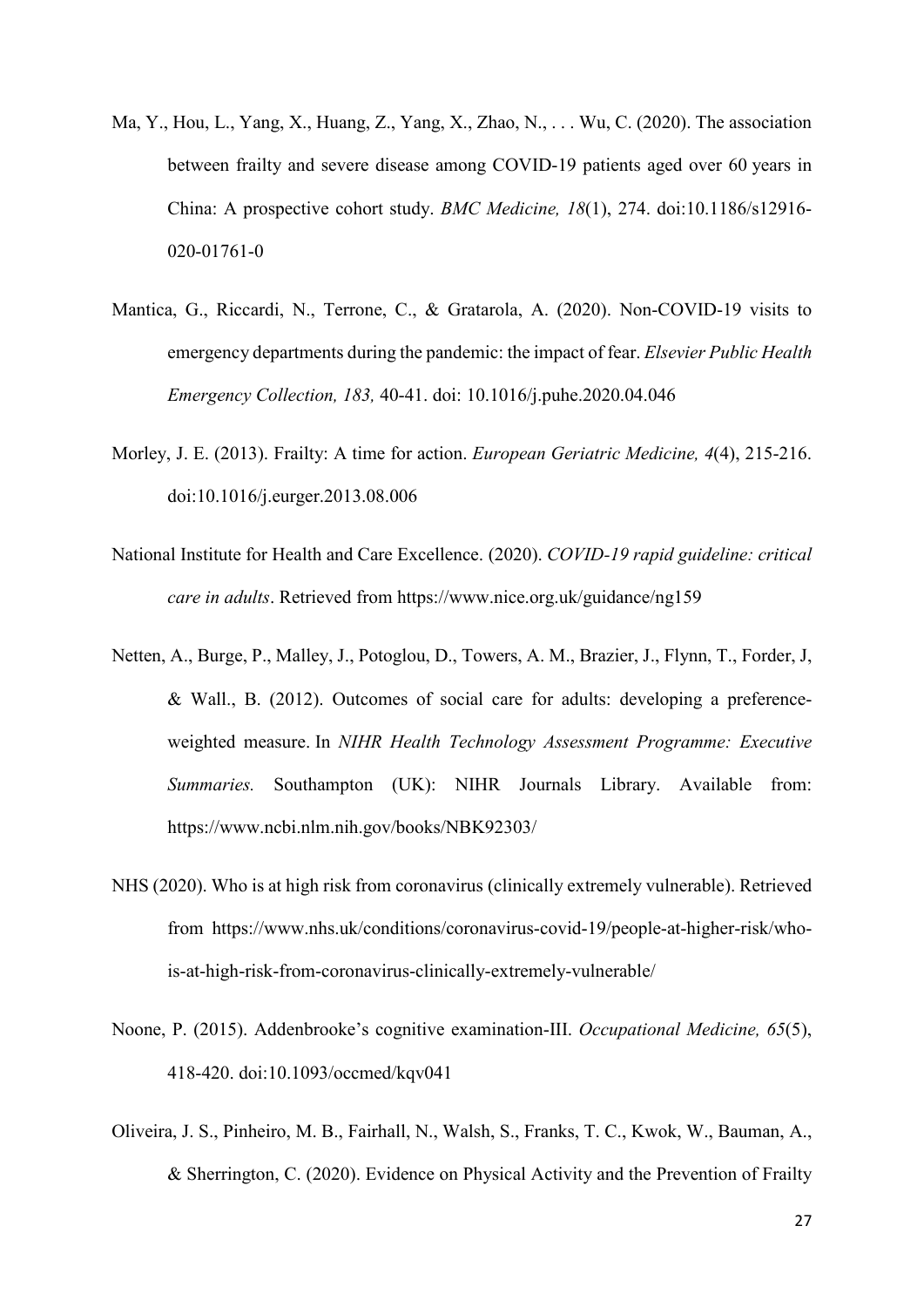and Sarcopenia Among Older People: A Systematic Review to Inform the World Health Organization Physical Activity Guidelines. *Journal of Physical Activity and Health*, *17*(12), 1247-1258. doi:10.1123/jpah.2020-0323

- Onder, G., Rezza, G., & Brusaferro, S. (2020). Case-fatality rate and characteristics of patients dying in relation to COVID-19 in Italy. *Journal of the American Medical Association, 323*(18), 1775-1776. doi:10.1001/jama.2020.4683
- Parrado-Gonzalez, A. & León-Jariego, J. (2020). COVID-19: Factors associated with emotional distress and psychological morbidity in Spanish population. *Revista Española de Salud Pública, 94*, e202006058.
- Petermann-Rocha, F., Hanlon, P., Gray, S. R., Welsh, P., Gill, J. M. R., Foster, H., . . . & Celis-Morales, C. (2020). Comparison of two different frailty measurements and risk of hospitalisation or death from COVID-19: Findings from UK Biobank. *BMC Medicine, 18*(1), 355. doi:10.1186/s12916-020-01822-4
- Picaza Gorrochategi, M., Eiguren Munitis, A., Dosil Santamaria, M., & Ozamiz Etxebarria, N. (2020). Stress, Anxiety, and Depression in People Aged Over 60 in the COVID-19 Outbreak in a Sample Collected in Northern Spain. *The American Journal of Geriatric Psychiatry, 28*(9), 993-998. doi:10.1016/j.jagp.2020.05.022
- Pierce, M., Hope, H., Ford, T., Hotopf, N., John., A … & Abel, K. M. (2020). Mental health before and during the COVID-19 pandemic: a longitudinal probability sample survey of the UK population. *Lancet Psychiatry, 7*(10), 883-892*.* doi:10.1016/ S2215- 0366(20)30308-4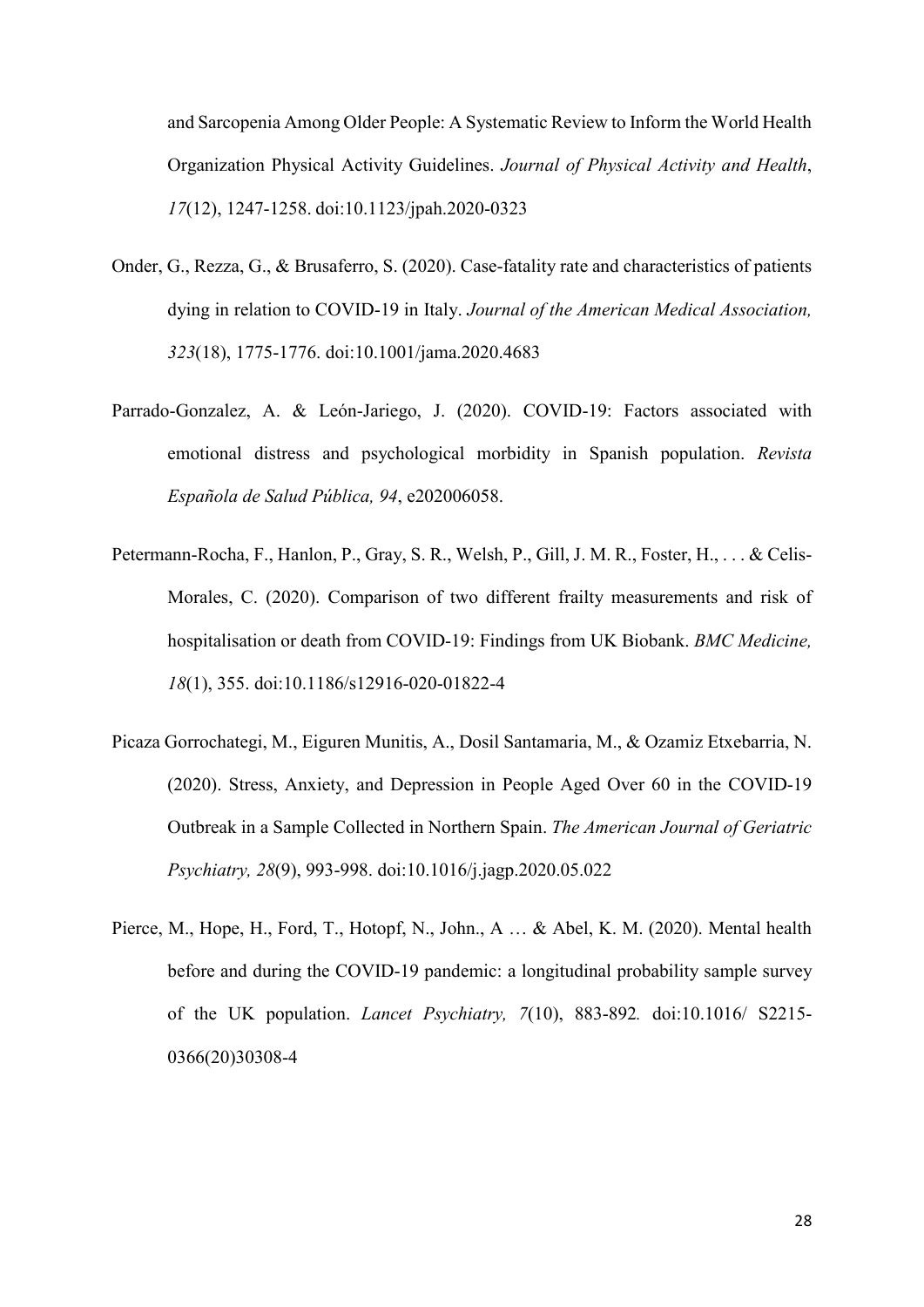- Planchuelo-Gómez, A., Odriozola-González, P., Irurtia, M. J., de Luis-García, R. (2020). Longitudinal evaluation of the psychological impact of the COVID-19 crisis in Spain. *Journal of Affective Disorders, 277*, 842-849. [doi:10.1016/j.jad.2020.09.018](https://doi.org/10.1016/j.jad.2020.09.018)
- Rantanen, T., Eronen, J., Kauppinen, M., Kokko, K., Sanaslahti, S., Kajan, N., & Portegijs, E. (2021). Life-Space Mobility and Active Aging as Factors Underlying Quality of Life Among Older People Before and During COVID-19 Lockdown in Finland-A Longitudinal Study. *The Journals of Gerontology: Series A, 76*(3), e60-e67. doi:10.1093/gerona/glaa274
- Rodríguez-Gonzalez, R., Facal, D., Martinez-Santos, A.-E., Gandoy-Crego, M. (2020). Psychological, Social and Health-Related Challenges in Spanish Older Adults During the Lockdown of the COVID-19 First Wave. *Frontiers in Psychiatry, 11*, 588949. doi: 10.3389/fpsyt.2020.588949
- Rossi, R., Jannini, T. B., Socci, V., Pacitti, F., & Di Lorenzo, G. (2021). Stressful Life Events and Resilience During the COVID-19 Lockdown Measures in Italy: Association with Mental Health Outcomes and Age. *Frontiers in Psychiatry, 12,* 635832. doi:10.3389/fpsyt.2021.635832
- Rossi, R., Socci, V., Talevi, D., Mensi, S., Niolu, C., … & Di Lorenzo, G. (2020). COVID-19 pandemic and lockdown measures impact on mental health among the general population in Italy. An N=18147 web-based survey. *Frontiers in Psychiatry, 11,* 790*.* doi:10.3389/fpsyt.2020.00790
- Russell, D., Peplau, L. A., & Cutrona, C. E. (1980). The revised UCLA Loneliness Scale: concurrent and discriminant validity evidence. *Journal of Personality and Social Psychology*, *39*(3), 472-480. doi:10.1037//0022-3514.39.3.472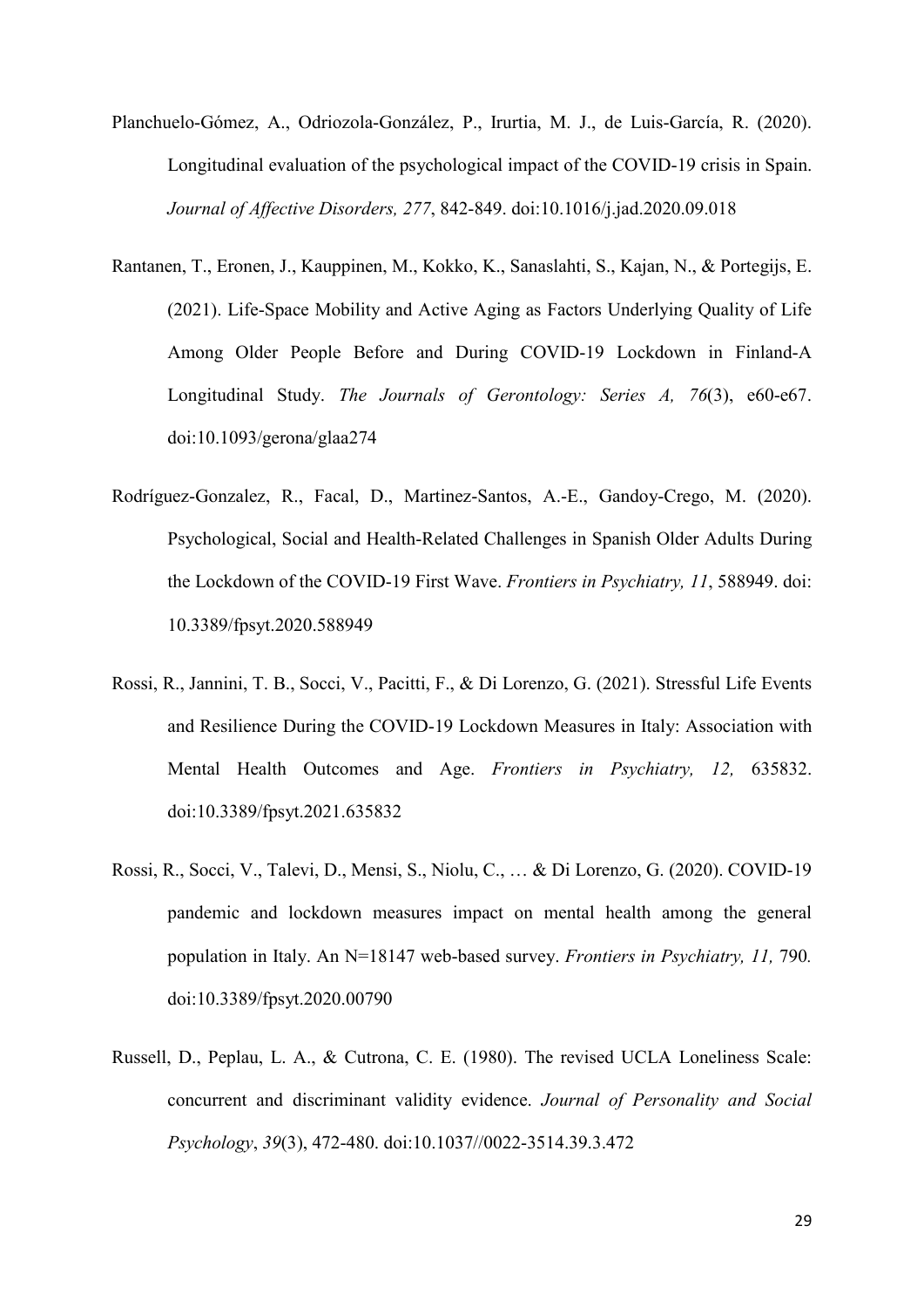- The National Statistics Socio-Economic Classification (2005). Retrieved from: https://www.ons.gov.uk/methodology/classificationsandstandards/otherclassifications/ thenationalstatisticssocioeconomicclassificationnssecrebasedonsoc2010
- von Elm, E., Altman, D. G., Egger, M., Pocock S. J., Gøtzsche, P. C., Vandenbroucke. J. P., & STROBE Initiative. (2007). [The Strengthening the Reporting of Observational Studies](https://pubmed.ncbi.nlm.nih.gov/17941714/)  in Epidemiology (STROBE) [statement: Guidelines for reporting observational studies.](https://pubmed.ncbi.nlm.nih.gov/17941714/) *PLoS Med, 4*(10), e296. doi:10.1371/journal.pmed.0040296
- Wang, H., & Zhang, L. (2020). Risk of COVID-19 for patients with cancer. *The Lancet: Oncology, 21*(4), e181. doi.org/10.1016/S1470-2045(20)30149-2
- Wiggins, R., Netuveli, G., Hyde, M., Higgs, P., & Blane, D. (2008). The evaluation of a selfenumerated scale of quality of life (CASP 19) in the context of research on Ageing: A combination of explanatory and confirmatory approaches. *Social Indicators Research, 89*, 61-77. doi: 10.1007/s11136-010-9835-x
- Williamson, E. J., Walker, A. J., Bhaskaran, K., Bacon S., Bates., C. … & Goldacre, B. (2020). Factors associated with COVID-19-related death using openSAFELY. *Nature, 584,*  430-436. doi: 10.1038/s41586-020-2521-4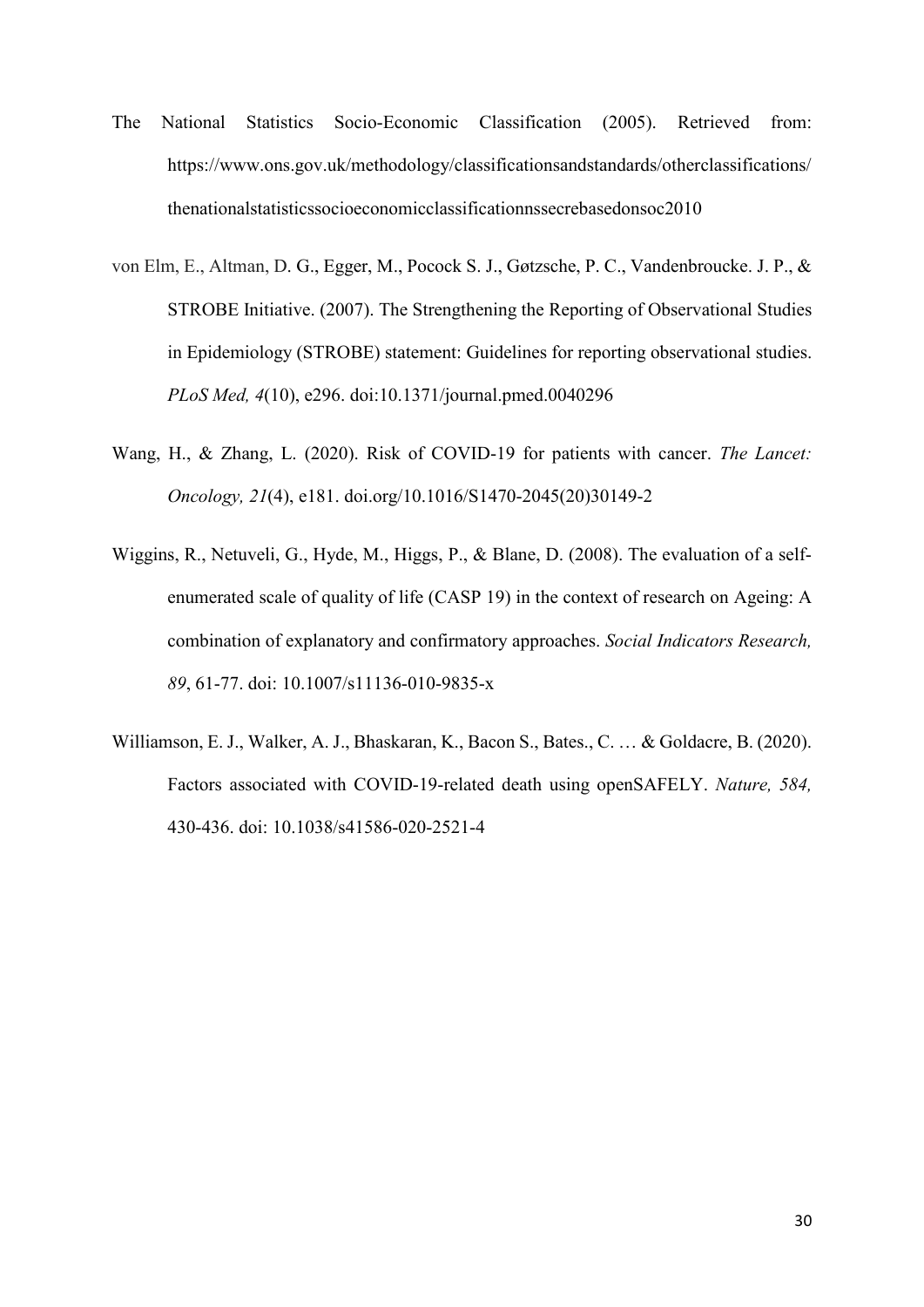| Outcome                 | $\boldsymbol{n}$ | Mean  | Std. Dev | Std.  | Interquartile | Range           |
|-------------------------|------------------|-------|----------|-------|---------------|-----------------|
|                         |                  |       |          | Error | Range         |                 |
| Time 1                  |                  |       |          |       |               |                 |
| Frailty                 | 70               | 0.280 | 0.11     | 0.01  | 0.13          | $0.083 - 0.532$ |
| QoL                     | 69               | 35.88 | 6.07     | 0.73  | 8.00          | $22 - 48$       |
| <b>AFEAT</b>            | 70               | 33.09 | 5.36     | 0.64  | 6.00          | $19 - 45$       |
| Loneliness              | 69               | 9.78  | 2.24     | 0.27  | 3.00          | $4 - 12$        |
| <b>Coping Resources</b> | 69               | 4.67  | 1.91     | 0.23  | 3.00          | $0 - 8$         |
| Social Isolation        | 68               | 42.26 | 14.04    | 1.70  | 11.25         | $16 - 96$       |
| Time 2                  |                  |       |          |       |               |                 |
| Frailty                 | 68               | 0.254 | 0.12     | 0.01  | 0.16          | $0.051 - 0.596$ |
| QoL                     | 65               | 35.43 | 5.35     | 0.66  | 7.00          | $19 - 45$       |
| <b>AFEAT</b>            | 68               | 35.66 | 6.22     | 0.75  | 9.25          | $18 - 50$       |
| Loneliness              | 68               | 9.97  | 2.25     | 0.27  | 3.00          | $4 - 12$        |
| <b>Coping Resources</b> | 68               | 4.632 | 2.14     | 0.26  | 3.00          | $0 - 8$         |
| Social Isolation        | 68               | 42.38 | 12.68    | 1.54  | 13.25         | $20 - 93$       |
| Time 3                  |                  |       |          |       |               |                 |
| Frailty                 | 66               | 0.223 | 0.11     | 0.01  | 0.13          | $0.051 - 0.593$ |
| QoL                     | 64               | 35.61 | 5.21     | 0.65  | 7.00          | $23 - 46$       |
| <b>AFEAT</b>            | 66               | 37.09 | 5.99     | 0.74  | 7.75          | $20 - 49$       |
| Loneliness              | 66               | 10.17 | 2.12     | 0.26  | 3.00          | $4 - 12$        |
| <b>Coping Resources</b> | 63               | 4.81  | 1.58     | 0.20  | 2.00          | $1 - 8$         |
| Social Isolation        | 66               | 43.64 | 12.28    | 1.51  | 10.75         | $19 - 89$       |
| Time 4                  |                  |       |          |       |               |                 |
| Frailty                 | 65               | 0.221 | 0.11     | 0.01  | 0.13          | $0.025 - 0.474$ |
| <b>QoL</b>              | 64               | 35.41 | 5.28     | 0.66  | 8.00          | $22 - 45$       |
| <b>AFEAT</b>            | 65               | 35.55 | 6.18     | 0.77  | 8.00          | $21 - 50$       |
| Loneliness              | 65               | 9.91  | 2.23     | 0.28  | 4.00          | $4 - 12$        |
| <b>Coping Resources</b> | 65               | 5.05  | 2.03     | 0.25  | 3.00          | $0 - 9$         |
| Social Isolation        | 65               | 41.32 | 10.41    | 1.29  | 12.00         | $22 - 71$       |

**Table 1**: *Descriptive Statistics.*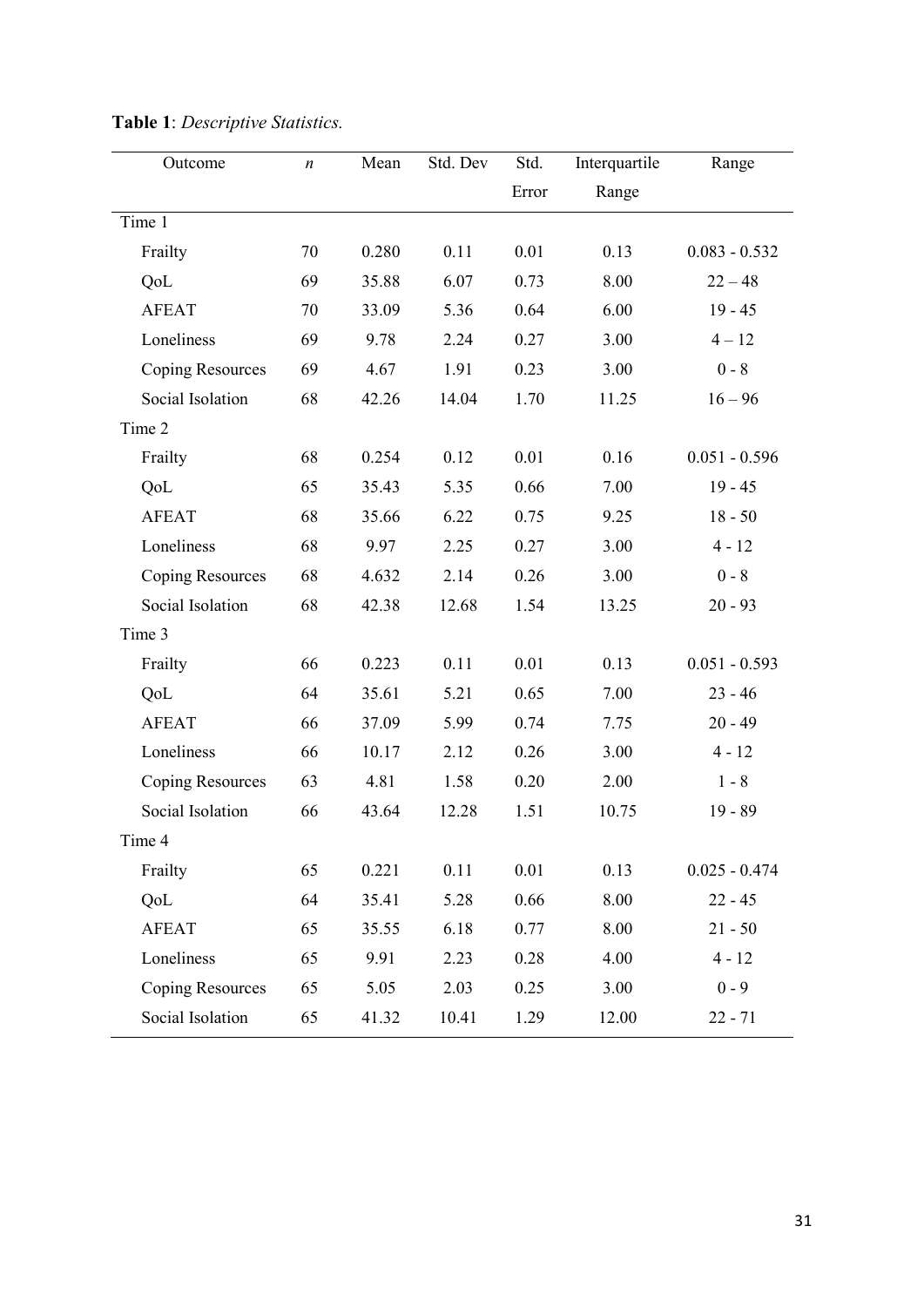|                    |                 | Time 1           | Time 2              | Time 3       | Time 4                     |
|--------------------|-----------------|------------------|---------------------|--------------|----------------------------|
|                    | Yes $(\% )$     | 57 (81.4%)       | 55 (78.6%)          | 58 (82.9%)   | $57(81.4\%)$               |
| Family             | No $(\%$        | 13 (18.6%)       | 13 (18.6%)          | $7(10.0\%)$  | $8(11.4\%)$                |
|                    | Missing $(\% )$ | $\boldsymbol{0}$ | $2(2.9\%)$          | $5(7.1\%)$   | $5(7.1\%)$                 |
|                    | Yes $(\% )$     | 51 (72.9%)       | 51 (72.9%)          | 52 (74.3%)   | 50 (71.4%)                 |
| <b>Friends</b>     | No $(\% )$      | $19(27.1\%)$     | $17(24.3\%)$        | 13 (18.6%)   | 15 (21.4%)                 |
|                    | Missing $(\% )$ | $\boldsymbol{0}$ | $2(2.9\%)$          | $5(7.1\%)$   | $5(7.1\%)$                 |
|                    | Yes $(\% )$     | 16 (22.9%)       | $19(27.1\%)$        | $21(30.0\%)$ | $22(31.4\%)$               |
| <b>NHS</b>         | No $(\%$        | 54 (77.1%)       | 49 (70.0%)          | 43 (61.4%)   | 43 (61.4%)                 |
|                    | Missing $(\% )$ | $\boldsymbol{0}$ | $2(2.9\%)$          | $6(8.6\%)$   | $5(7.1\%)$                 |
|                    | Yes $(\% )$     | 39 (55.7%)       | 49 (70.0%)          | 45 (64.3%)   | $\overline{54}$ $(77.1\%)$ |
| <b>Watching TV</b> | No $(\%$        | 31 (44.3%)       | $19(27.1\%)$        | $20(28.6\%)$ | 11(15.7%)                  |
|                    | Missing $(\% )$ | $\boldsymbol{0}$ | $2(2.9\%)$          | $5(7.1\%)$   | $5(7.1\%)$                 |
|                    | Yes $(\% )$     | $42(60.0\%)$     | 45 $(64.3\sqrt{0})$ | 46 (65.7%)   | $41(58.6\%)$               |
| <b>Exercising</b>  | No $(\%$        | 28 (40.0%)       | 23 (32.9%)          | $19(27.1\%)$ | 24 (34.3%)                 |
|                    | Missing $(\% )$ | $\boldsymbol{0}$ | $2(2.9\%)$          | $5(7.1\%)$   | $5(7.1\%)$                 |
|                    | Yes $(\% )$     | $12(17.1\%)$     | $16(22.9\%)$        | $3(4.3\%)$   | $9(12.9\%)$                |
| Community          | No $(\%$        | 58 (82.9%)       | 52 (74.3%)          | $62(88.6\%)$ | 56 (80.0%)                 |
| Group              | Missing (%)     | $\boldsymbol{0}$ | $2(2.9\%)$          | $5(7.1\%)$   | $5(7.1\%)$                 |
|                    | Yes $(\% )$     | 23 (32.9%)       | $10(14.3\%)$        | 13 (18.6%)   | 19 (27.1%)                 |
| Organisation       | No $(\% )$      | 47 (67.1%)       | 58 (82.9%)          | 52 (74.3%)   | 46 (65.7%)                 |
| <b>Support</b>     | Missing $(\% )$ | $\boldsymbol{0}$ | $2(2.9\%)$          | $5(7.1\%)$   | $5(7.1\%)$                 |
|                    | Yes $(\% )$     | $28(40.0\%)$     | $30(42.9\%)$        | 27 (38.6%)   | 35 (50.0%)                 |
| Food & Drink       | No $(\% )$      | 41 (58.6%)       | 38 (54.3%)          | 38 (54.3%)   | 30 (42.9%)                 |
|                    | Missing $(\% )$ | $1(1.4\%)$       | $2(2.9\%)$          | $5(7.1\%)$   | $5(7.1\%)$                 |
|                    | Yes $(\% )$     | 56 (80.0%)       | 40 (57.1%)          | 44 (62.9%)   | 41 (58.6%)                 |
| <b>Humour</b>      | No $(\%$        | 14 (20.0%)       | 28 (40.0%)          | 20 (28.6%)   | 24 (34.3%)                 |
|                    | Missing (%)     | $\boldsymbol{0}$ | $2(2.9\%)$          | $6(8.6\%)$   | $5(7.1\%)$                 |

**Table 2:** *Frequencies Analysis showing change in use of Coping Resources Across Time Points.*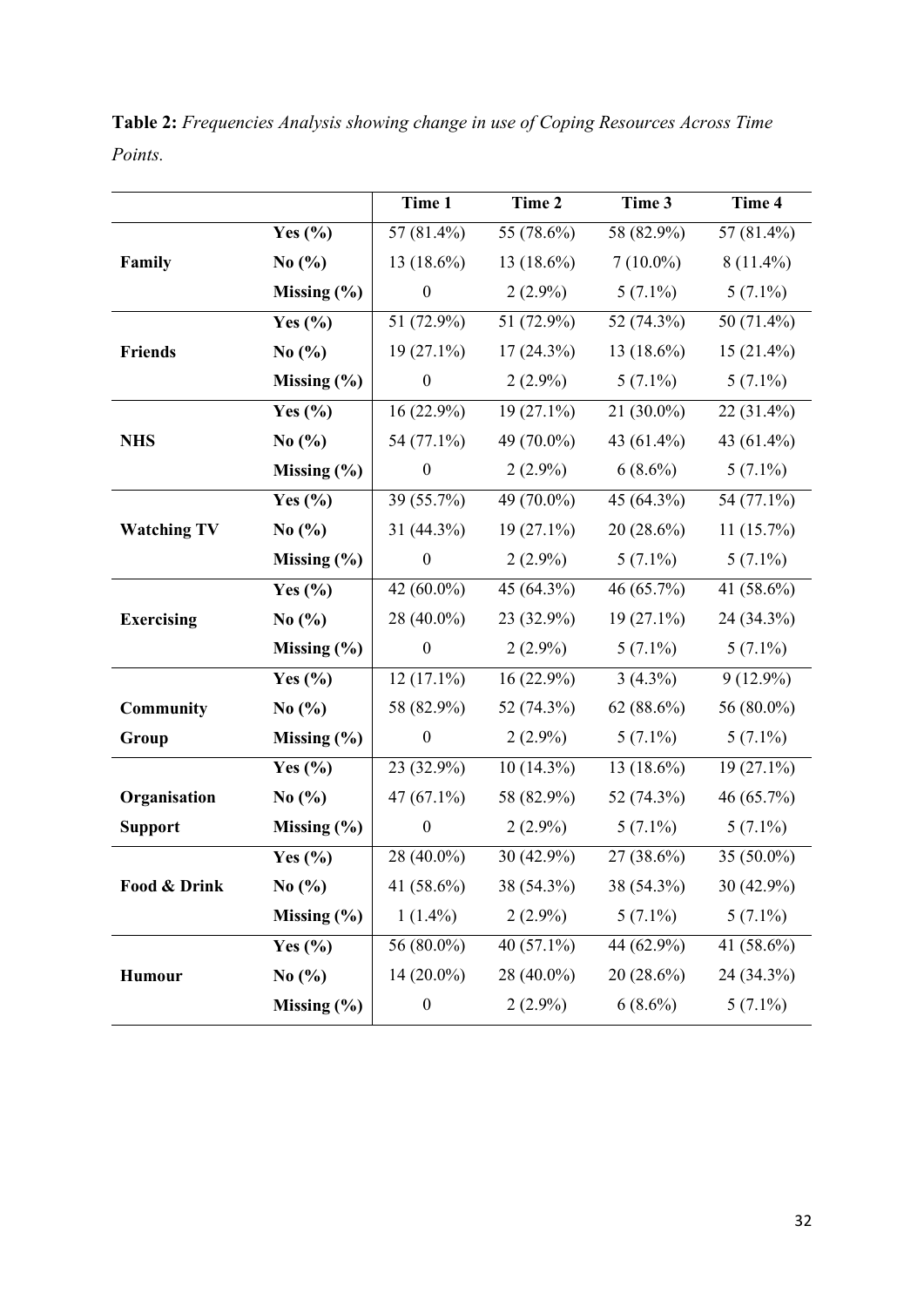| Factor                             | DF                   | $\rm F$  | p       | Generalised $\overline{\eta^2}$ |  |
|------------------------------------|----------------------|----------|---------|---------------------------------|--|
|                                    | Frailty <sup>a</sup> |          |         |                                 |  |
| Country                            | 1,60                 | 4.91     | 0.031   | 0.06                            |  |
| <b>Risk</b>                        | 1,60                 | 6.47     | 0.014   | 0.07                            |  |
| <b>Time</b>                        | 3,180                | 9.27     | $0.001$ | 0.04                            |  |
| Country * Risk                     | 1,60                 | 0.19     | 0.665   | 0.00                            |  |
| <b>Country * Time</b>              | 3,180                | 2.85     | 0.039   | 0.01                            |  |
| Risk * Time                        | 3,180                | $0.00\,$ | 1.000   | 0.00                            |  |
| Country * Risk * Time              | 3,180                | 0.35     | 0.793   | 0.00                            |  |
|                                    | QoL <sup>b</sup>     |          |         |                                 |  |
| Country                            | 1,55                 | 1.68     | 0.201   | 0.02                            |  |
| Risk                               | 1,55                 | 1.46     | 0.233   | 0.02                            |  |
| Time <sup>c</sup>                  | 2.67, 146.82         | 0.64     | 0.570   | 0.00                            |  |
| <b>Country * Risk</b>              | 1,55                 | 4.15     | 0.046   | 0.06                            |  |
| Country * Time <sup>c</sup>        | 2.67, 146.82         | 0.46     | 0.691   | 0.00                            |  |
| Risk * Time <sup>c</sup>           | 2.67, 146.82         | 1.40     | 0.246   | $0.01\,$                        |  |
| Country * Risk * Time <sup>c</sup> | 2.67, 146.82         | 0.06     | 0.969   | 0.00                            |  |
|                                    | $AFEAT^a$            |          |         |                                 |  |
| Country                            | 1,60                 | 1.20     | 0.277   | 0.01                            |  |
| Risk                               | 1,60                 | 0.00     | 0.995   | 0.00                            |  |
| <b>Time</b>                        | 3,180                | 8.73     | $0.001$ | 0.05                            |  |
| Country * Risk                     | 1,60                 | 0.09     | 0.762   | 0.00                            |  |
| <b>Country * Time</b>              | 3,180                | 4.29     | 0.006   | 0.03                            |  |
| Risk * Time                        | 3,180                | 0.22     | 0.885   | $0.00\,$                        |  |
| Country * Risk * Time              | 3,180                | 0.85     | 0.470   | 0.01                            |  |
| Loneliness <sup>a</sup>            |                      |          |         |                                 |  |
| Country                            | 1,60                 | 2.70     | 0.106   | 0.03                            |  |
| Risk                               | 1,60                 | 1.39     | 0.244   | 0.02                            |  |
| Time                               | 3,180                | 2.65     | 0.050   | 0.01                            |  |
| Country * Risk                     | 1,60                 | 1.46     | 0.231   | $0.02\,$                        |  |
| Country * Time                     | 3,180                | 0.98     | 0.406   | 0.00                            |  |
| Risk * Time                        | 3,180                | 2.22     | 0.088   | 0.01                            |  |
| Country * Risk * Time              | 3,180                | 2.57     | 0.056   | 0.01                            |  |
|                                    |                      |          |         |                                 |  |

**Table 3**: *Mixed-design ANOVA Results for Frailty, QoL, AFEAT, Loneliness and Social Isolation (significant effects in bold).*

Total Coping Resources<sup>d</sup>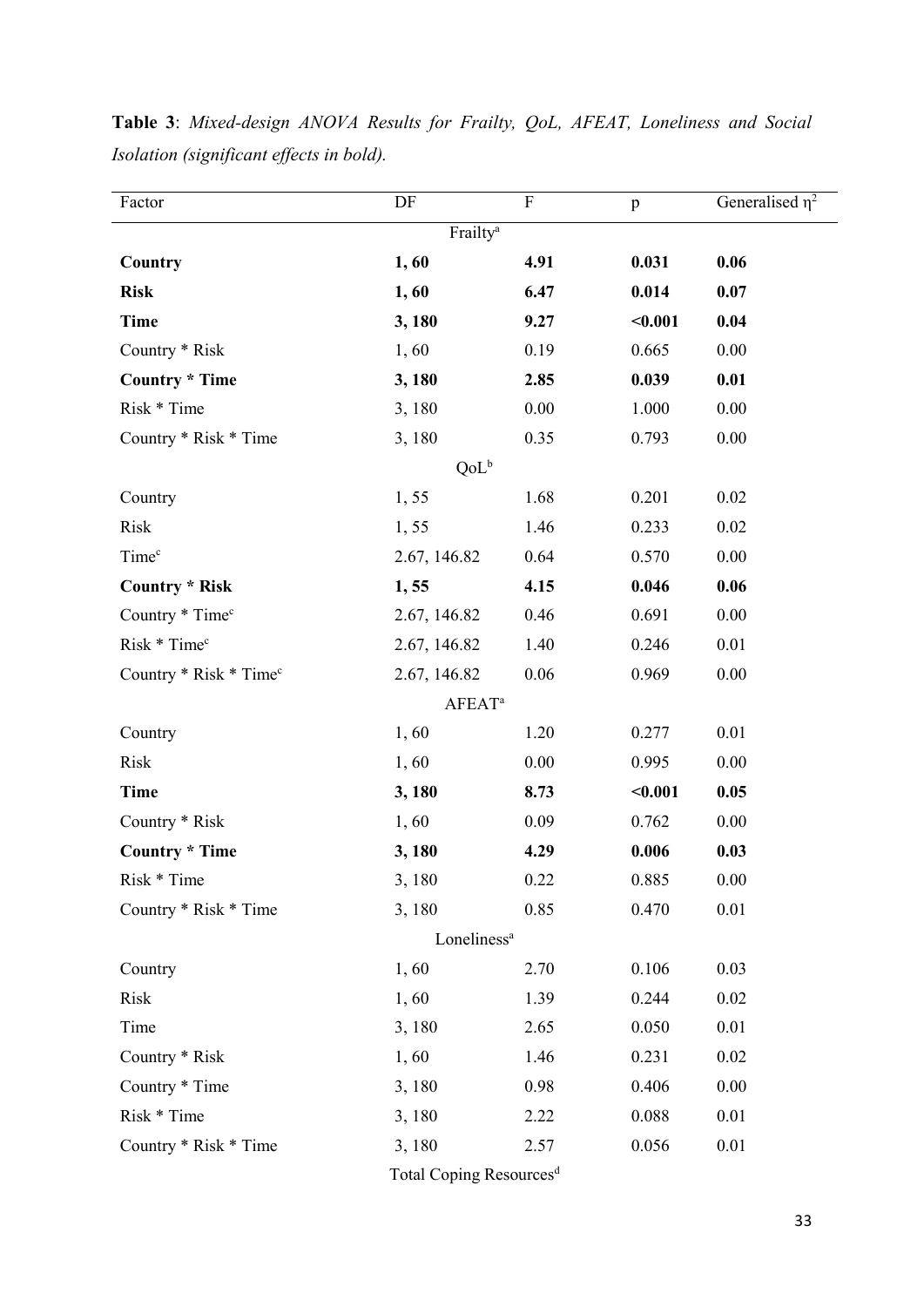| Country                            | 1,57         | 55.38 | < 0.001 | 0.33 |  |  |  |
|------------------------------------|--------------|-------|---------|------|--|--|--|
| Risk                               | 1, 57        | 0.90  | 0.348   | 0.01 |  |  |  |
| Time <sup>c</sup>                  | 2.70, 154.12 | 1.65  | 0.186   | 0.01 |  |  |  |
| <b>Country * Risk</b>              | 1, 57        | 5.11  | 0.028   | 0.04 |  |  |  |
| Country * Time <sup>c</sup>        | 2.70, 154.12 | 3.72  | 0.016   | 0.03 |  |  |  |
| Risk * Time <sup>c</sup>           | 2.70, 154.12 | 1.44  | 0.236   | 0.01 |  |  |  |
| Country * Risk * Time <sup>c</sup> | 2.70, 154.12 | 0.42  | 0.717   | 0.00 |  |  |  |
| Social Isolation <sup>e</sup>      |              |       |         |      |  |  |  |
| Country                            | 1,59         | 2.13  | 0.150   | 0.03 |  |  |  |
| Risk                               | 1,59         | 0.00  | 0.981   | 0.00 |  |  |  |
| Time                               | 3, 177       | 3.81  | 0.011   | 0.02 |  |  |  |
| Country * Risk                     | 1,59         | 0.65  | 0.423   | 0.01 |  |  |  |
| <b>Country * Time</b>              | 3, 177       | 7.49  | < 0.001 | 0.03 |  |  |  |
| <b>Risk * Time</b>                 | 3, 177       | 4.55  | 0.004   | 0.02 |  |  |  |
| <b>Country * Risk * Time</b>       | 3, 177       | 6.87  | < 0.001 | 0.03 |  |  |  |

*Note. Bold* = significant at  $p < .05$ 

*a Six participants excluded due to missing data. b Eleven participants excluded due to missing data. c Greenhouse-Geisser correction applied to degrees of freedom due to violation of assumption of sphericity. d Nine participants excluded due to missing data. e Seven participants excluded due to missing data.*